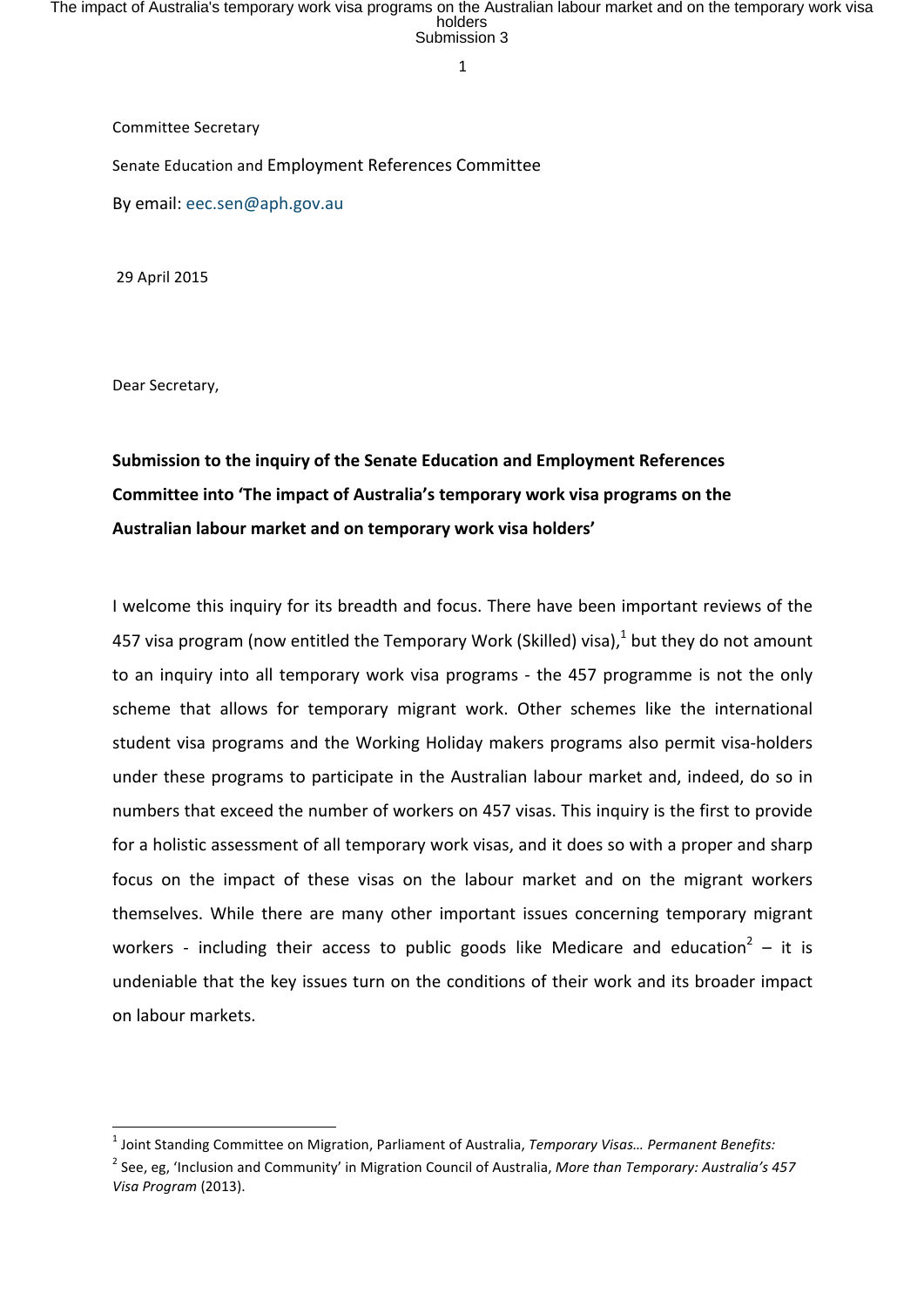The emphasis on the impact of temporary work visas on the Australian labour market is crucial because it brings to the fore complex and challenging questions regarding the impact of temporary migrant work on the employment opportunities of local workers (Australian citizens and permanent residents) (see Term of Reference a)ii)) - to what extent should priority be given to local workers in relation to employment opportunities and how should any such priority be given effect?

The simultaneous focus on the temporary migrant workers themselves, including the extent of their exploitation and mistreatment (see Term of Reference c)i), is equally crucial for two reasons; one narrow, the other broader. The narrow ground concerns the absence of a sustained discussion on the exploitation of 457 visa workers by the 2014 Independent Review into the Integrity in the Subclass 457 Programme ('2014 Integrity Review').<sup>3</sup> This is to be contrasted with the Integrity Review of the programme by Commissioner Barbara Deegan in 2008 ('Deegan Review'), which had 'Integrity/Exploitation' as one of its principal topics.<sup>4</sup>

The broader  $-$  and more significant  $-$  reason is that this focus on temporary migrant workers strongly signals three critical points. Firstly, temporary migrant workers are not to be treated as objects of government policies. Secondly, temporary migrant worker rights and interests are not to be shaped and changed purely by reference to what is judged to be 'in the interest of Australia'. Thirdly, temporary migrant workers are not commodities to be moved around the Australian labour market according to the wishes of employers.

This emphasis says something vitally important about temporary migrant workers: they are human beings and should be accorded the dignity and respect that each human being is entitled to; they are workers and should generally enjoy the rights conferred upon other

<sup>&</sup>lt;sup>3</sup> John Azarias, Jenny Lambert, Peter McDonald and Katie Malyon, Robust New Foundations: A Streamlined, *Transparent and Responsive System for the 457 Programme: An Independent Review into Integrity in the Subclass 457 Programme* (2014). The review did examine non-compliance by sponsoring employers (see ibid 85-87); while this set of issues overlaps with the question of exploitation, it is not the same as the latter question turns on the working conditions of 457 visa workers.

<sup>&</sup>lt;sup>4</sup> See Visa Subclass Integrity Review, *Issues Paper #3: Integrity/Exploitation* (2008), www.immi.gov.au/skilled/skilled-workers/\_pdf/457-integrity-review-issue-3.pdf.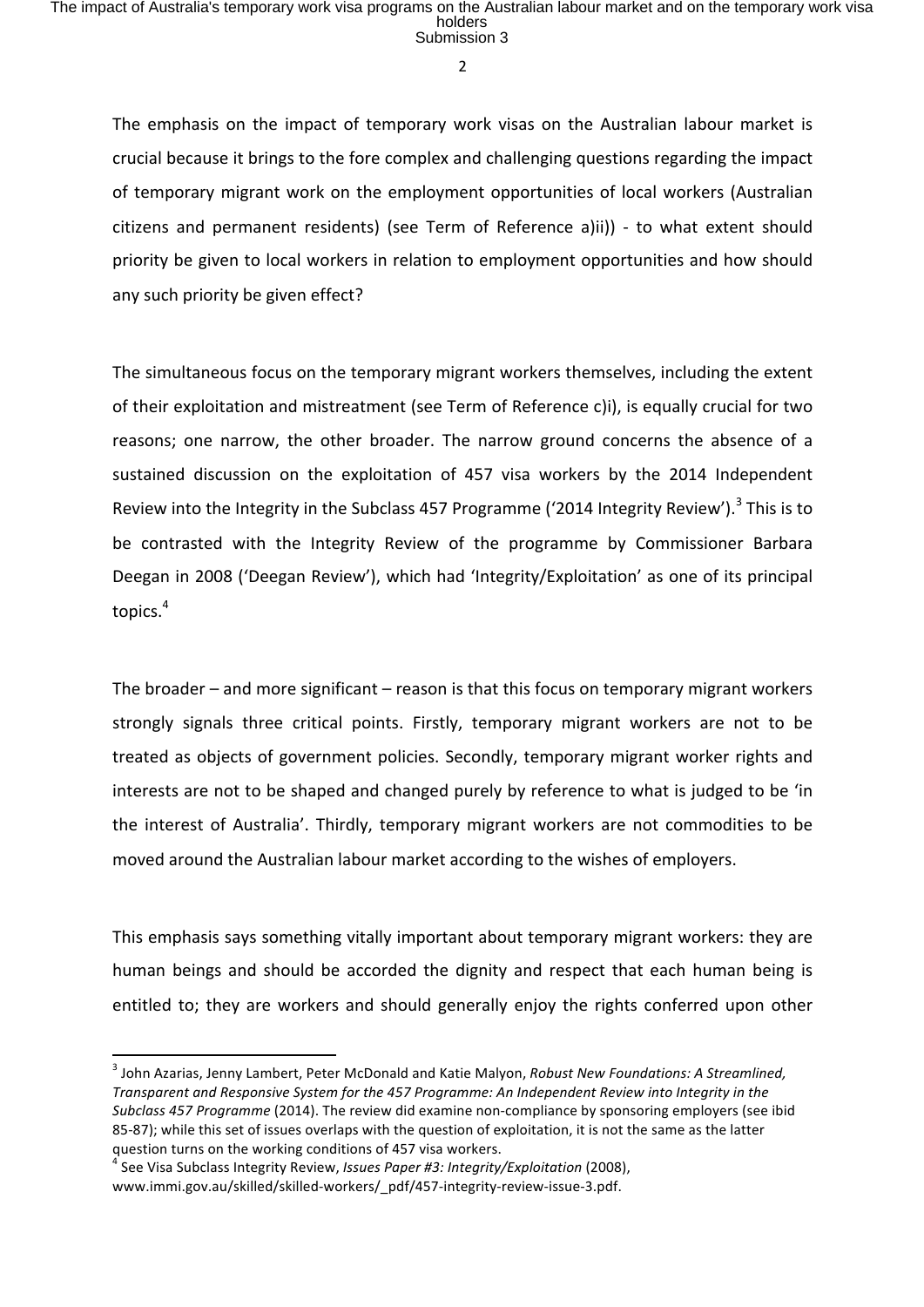workers; they and their families are members of the Australian community, and their significant contributions to this country should be recognised.

This submission concentrates on a problem that is of significance both to temporary migrant workers and the impact of their work on the Australian labour market  $-$  the problem of noncompliance with labour laws. It examines this problem as it relates to 457 visa workers and international student workers with its central contention that there is a structural risk of non-compliance with both groups of workers stemming from their precarious migrant status and, in many cases, from poorly regulated industries.

This submission does not directly deal with the question of employment opportunities for Australians and the effectiveness of the labour market testing provisions under the *Migration Act 1958* (Cth). Here, I refer the Committee to the submission I made in 2013 to the inquiry by the Senate Legal and Constitutional Affairs Committee into the Migration Amendment (Temporary Sponsored Visas) Bill 2013, where I strongly endorsed the requirement of labour-market testing. The 2013 submission is attached to the present submission.

Also of relevance in this context is a speech I gave in 2013 to the Australian Multicultural Council Roundtable on 'Productivity, Diversity and Migration in an Asian Century', which canvassed the understandings of justice that should apply to temporary migrant workers, including the extent to which priority be given to local workers in relation to employment opportunities. This speech is reproduced at pages 11-19 of the report available at www.amc.gov.au/wp-content/uploads/2013/11/amc-roundtable.pdf.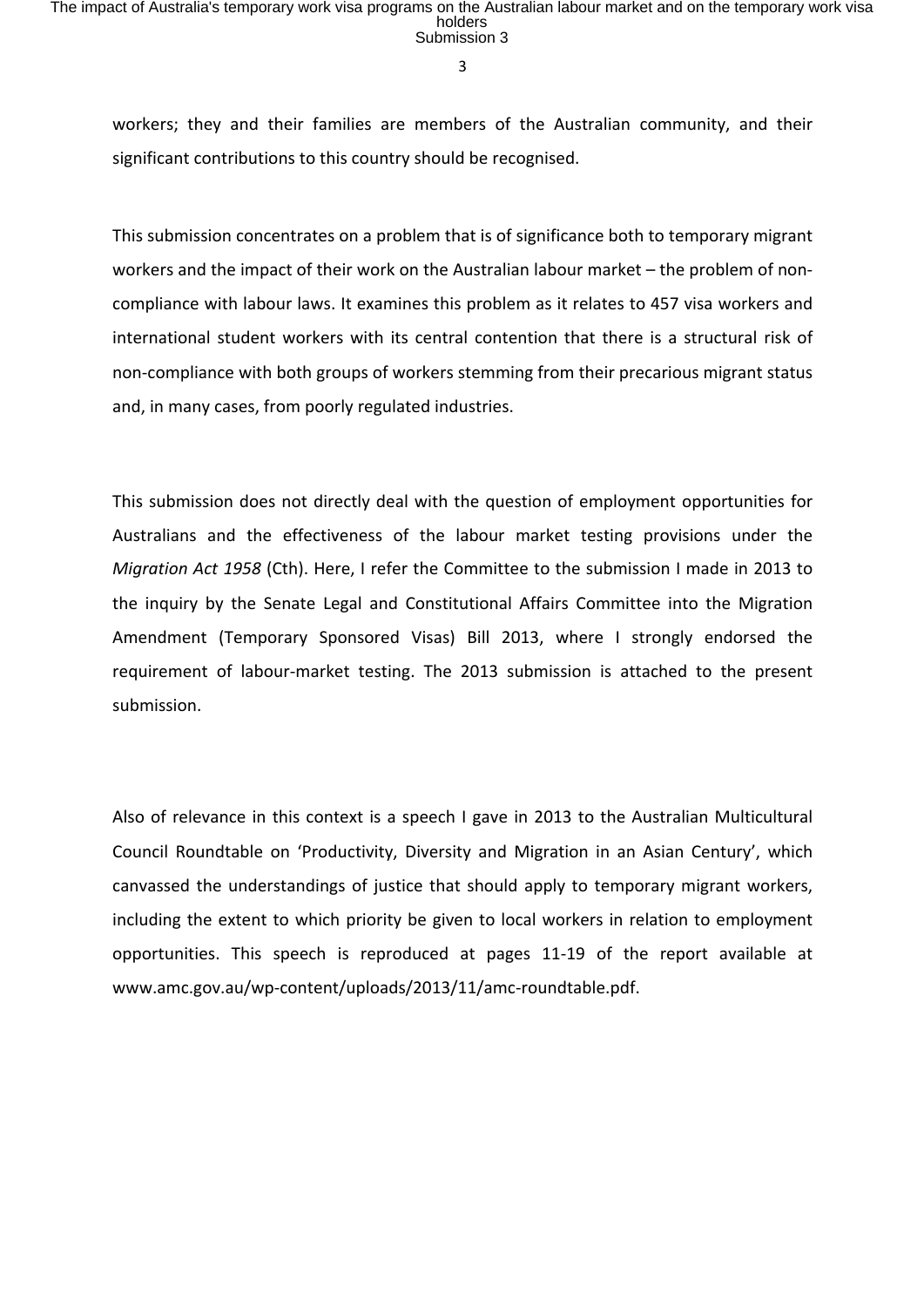4

Finally, it should be emphasised that, in this submission, 'temporary migrant work' is understood as work performed by those who have a limited right of residence in Australia.<sup>5</sup> This definition is useful in allowing us to go beyond visa programs like the 457 visa scheme and the Seasonal Work Program, which have the primary purpose of facilitating temporary migrant work to include other programs which have a range of purposes and allow temporary migrants to participate in the Australian labour market, notably the international student visa programs and the Working Holiday makers programs. This definition also enables attention to be paid to work performed by migrants who have no legal right to participate in the Australian labour market, for example, tourists and those with an irregular status.<sup>6</sup> In other words, this broad definition of 'temporary migrant work' has powerful analytical advantages because it is not centred upon the principal or stated purposes of visa programs; rather it is anchored upon work performed by those with a particular migrant status.

This definition, in particular its use of the descriptor 'temporary', should, however, be carefully understood. Temporary migrant workers are only 'temporary' in the sense that they have a limited right of residence. They are not necessarily 'temporary' in terms of the length of their residence in Australia – many of them would have lived in this country for years. Neither are temporary migrant workers, according to this definition, necessarily 'temporary' in terms of their intention to continuing residing in Australia – many aspire to secure permanent residence in this country. Further, reliance on such workers is not necessarily 'temporary' – many key sectors like hospitality and agriculture heavily rely upon temporary migrant workers. These enduring aspects of temporary migrant work in Australia make it apt to speak of the 'permanence of temporary migration'.<sup>7</sup>

<sup>&</sup>lt;sup>5</sup> Martina Boese, Iain Campbell, Winsome Roberts and Joo-Cheong Tham, 'Temporary migrant nurses in

Australia: Sites and sources of precariousness' (2013) 24 The Economic and Labour Relations Review 316, 317.<br><sup>6</sup> See Stephen Howells, Report of the 2010 Review of the Migration Amendment (Employer Sanctions) Act 2007 (2010).

See P Mares, *The Permanent Shift to Temporary Migration* (17 June 2009) Inside Story, http://inside.org.au/the-permanent-shift-to-temporary-migration/.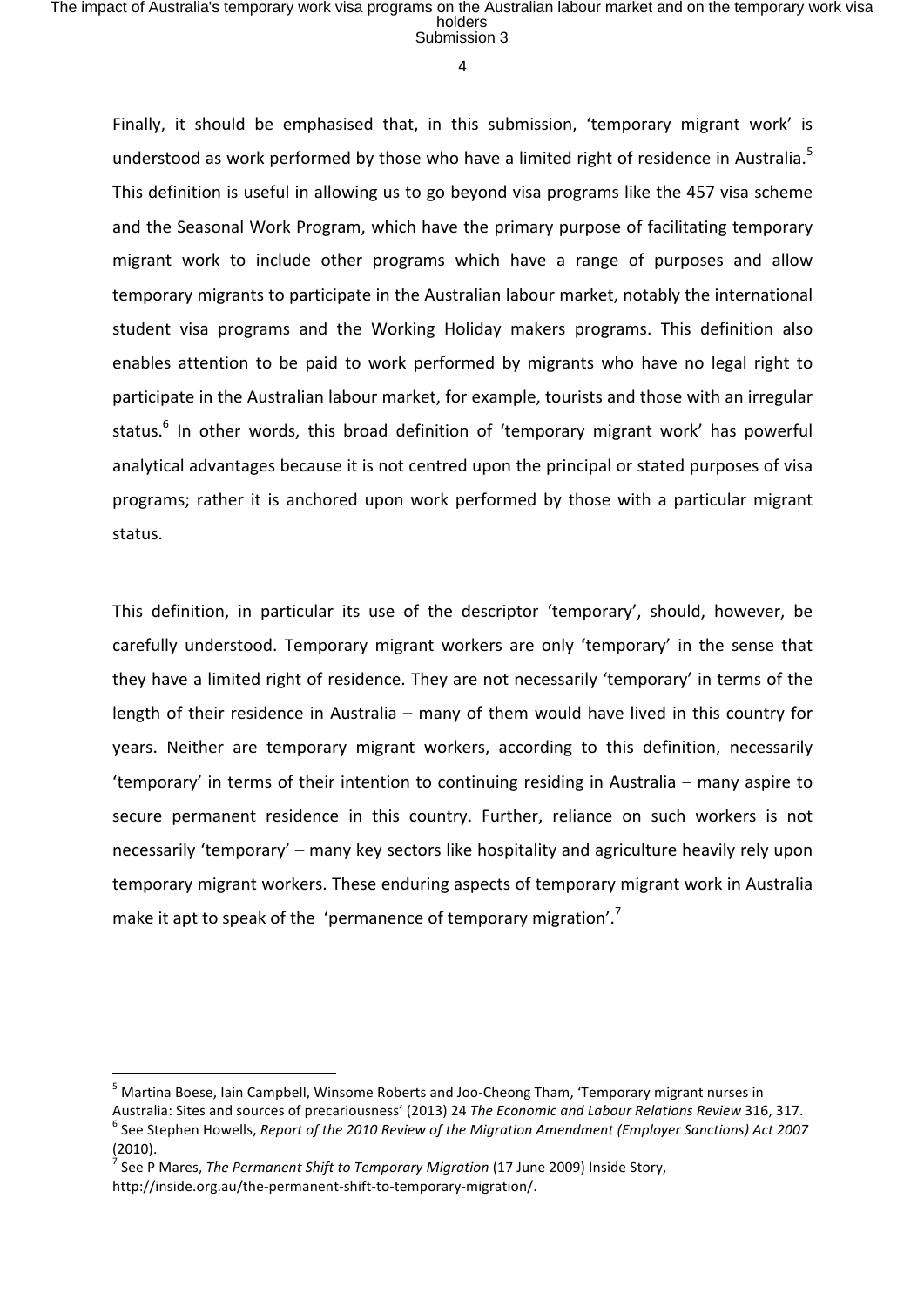5

## I **Temporary Migrant Work and the Problem of Non-compliance with Labour Laws** The problem of non-compliance with labour laws concerning temporary migrant work in Australia should be understood against two points of context. The first point of context is global, with evidence internationally that non-compliance with labour laws is endemic amongst temporary migrant workers. The International Labour Organization (ILO) has

observed that:

For many, migrating for work may be a rewarding and positive experience, but for an unacceptably large proportion of migrants, working conditions are abusive and exploitative, and may be characterized by forced labour, low wages, poor working environment, a virtual absence of social protection, the denial of freedom of association and union rights, discrimination and xenophobia, as well as social exclusion, all of which rob workers of the potential benefits of working in another country.<sup>8</sup>

The second point of context is national. It should not be readily assumed that Australian labour markets are characterised by broad compliance with labour laws. On the contrary, a major review of data collected by the workplace enforcement agencies concluded that 'achieving widespread employer compliance with minimum employment standards in Australia is a major and ongoing challenge in Australia'<sup>9</sup> – this is a viewpoint that has been endorsed by the current Fair Work Ombudsman, Natalie James.<sup>10</sup>

To be sure, the problem of non-compliance with labour laws does not equally attend all parts of the Australian labour market; some sectors and industries have higher levels of compliance, while others experience a greater risk of non-compliance. An indication of the industries which fall into the latter group is given by the list of industries which are the subject of national campaigns presently conducted by the Fair Work Ombudsman. These industries include the following:

 

<sup>&</sup>lt;sup>8</sup> ILO, *Towards a fair deal for migrant workers in the global economy* (2004) 41.

<sup>&</sup>lt;sup>9</sup> John Howe, Tess Hardy and Sean Cooney, *The Transformation of Enforcement of Minimum Employment* 

*Standards in Australia: A Review of the FWO's Activities from 2006-2012* (2013) 10.<br><sup>10</sup> *FWO's Response to the University of Melbourne's Research Report 'The Transformation of Enforcement of Minimum Employment Standards in Australia: A Review of the FWO's Activities from 2006-2012'* (2014) 2.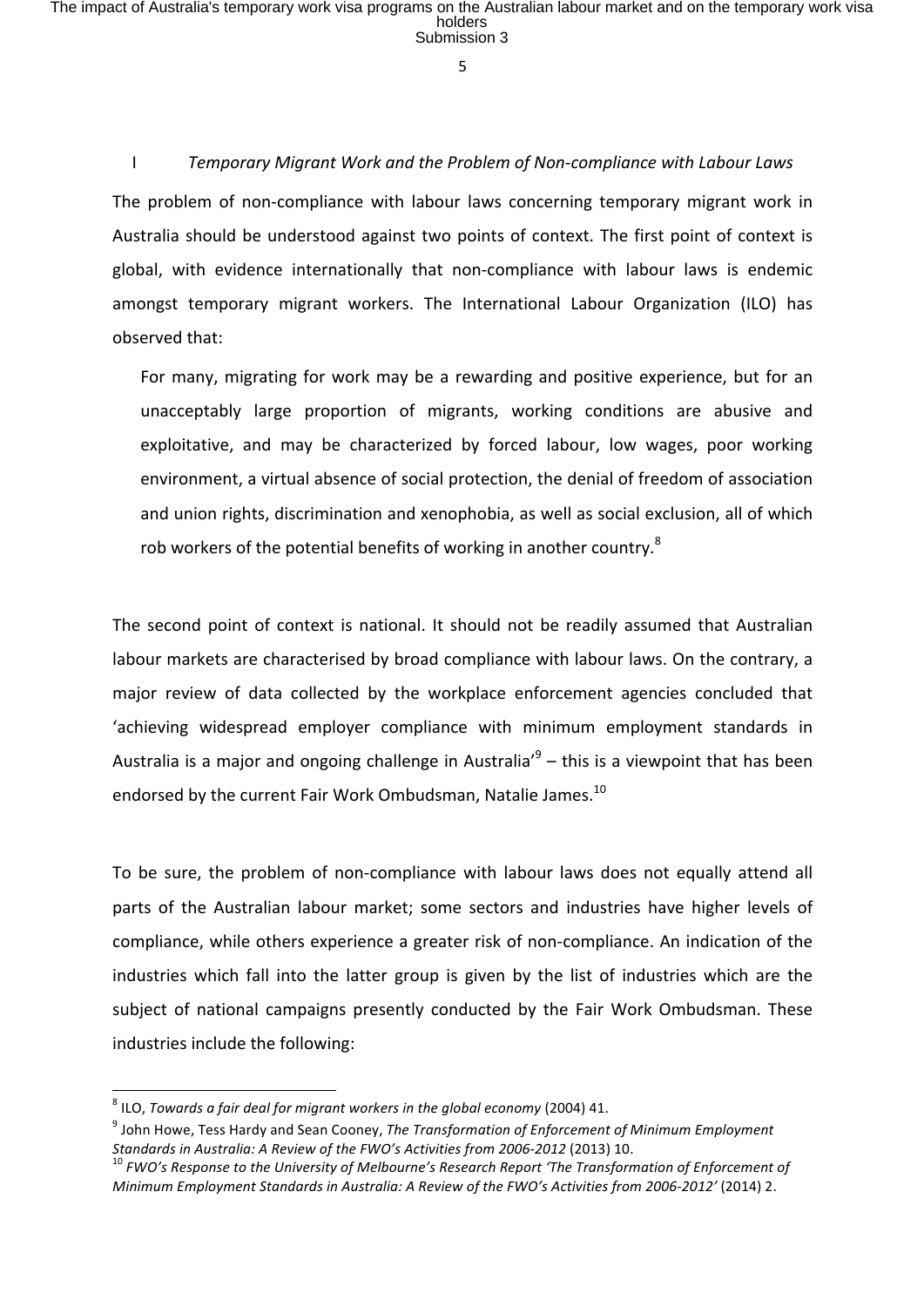- Textile clothing and footwear industry;
- Hospitality industry;
- Children services;
- Agricultural industry with a focus on the 'Harvest trail':
- Building and construction industry; and
- Cleaning industry. $^{11}$

<u> 1989 - Jan Samuel Barbara, margaret e</u>

These points of context put us in a better position to evaluate ministerial accounts of 457 visa worker exploitation. These accounts lay the blame on 'unscrupulous employers'<sup>12</sup> and 'rogue employers';<sup>13</sup> employers which deviate from the norm in a situation where 'most employers do the right thing'.<sup>14</sup>

These accounts are correct to place the actions of employers at the centre of noncompliance - it is the duty of employers to ensure compliance with labour laws. It is not up to workers to ensure that the practices of their employers are legally compliant. Rather it is the duty of employers to take affirmative steps to ascertain their obligations to their employees and to fulfil these obligations. As Judge Riley of the Federal Circuit Court stated, 'it is incumbent upon employers to make all necessary enquiries to ascertain their employees' proper entitlements and pay their employees at the proper rates'.<sup>15</sup> These governmental accounts are also right to moralise this  $duty - which$  is not just a legal duty,

<sup>&</sup>lt;sup>11</sup> See Australian Government, *National Campaigns*, www.fairwork.gov.au/how-we-will-help/helping-thecommunity/campaigns/national-campaigns (accessed on 26 April 2015).<br><sup>12</sup> Senator the Hon Christopher Evans - Minister for Tertiary Education, Skills, Jobs and Workplace Relations,

<sup>&#</sup>x27;Australian jobs and foreign workers must be protected' (Media Release, 16 February 2011).

<sup>&</sup>lt;sup>13</sup> Brendan O'Connor MP - Minister for Immigration and Citizenship and Bill Shorten MP - Minister for Employment and Workplace Relations, 'Fair Work inspectors to monitor rogue 457 employers' (Media Release, 18 March 2013) 

http://pandora.nla.gov.au/pan/67564/201307010654/www.minister.immi.gov.au/media/bo/2013/bo194313. htm.

<sup>&</sup>lt;sup>14</sup> Chris Bowen, Minister for Immigration and Citizenship, 'First ever termination of a labour agreement' (15 February 2012)

http://pandora.nla.gov.au/pan/67564/201203200000/www.minister.immi.gov.au/media/cb/2012/cb182584. htm; See also Senator Michaelia Cash - Assistant Minister for Immigration and Border Protection, 'Work visa scams. Don't pay the price' (Media Release, 1 October 2014)

www.minister.immi.gov.au/michaeliacash/2014/Pages/mc218247.aspx where it is stated that 'Minister Cash said although the overwhelming majority of people do the right thing, it is a small minority who don't abide by their obligations or attempt to defraud our migration programmes.'

<sup>&</sup>lt;sup>15</sup> Fair Work Ombudsman v Hongyun Chinese Restaurant Pty Ltd (In Liquidation) & Ors [2013] FCCA 52, para 35 (24 April 2013).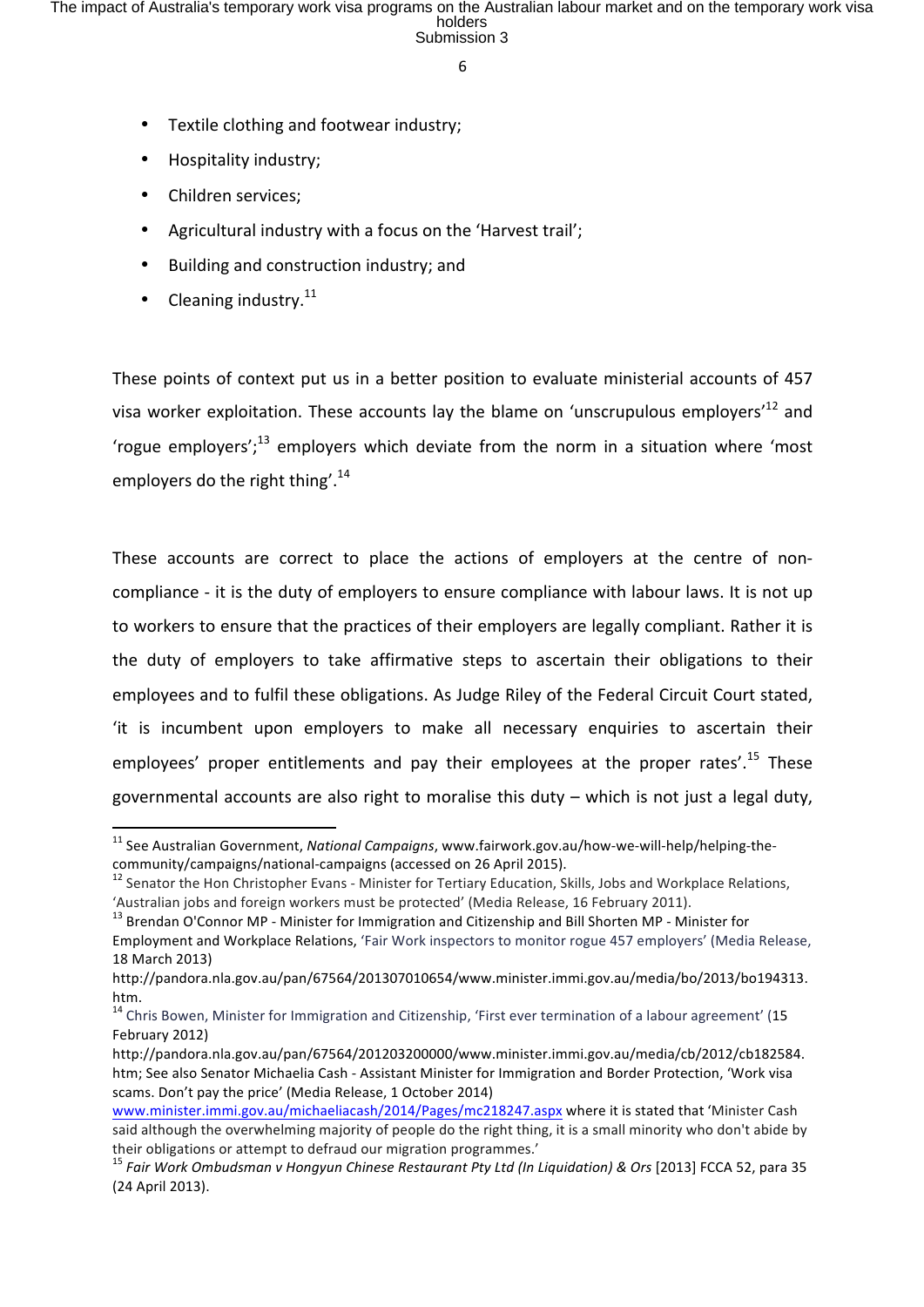but also a moral duty to treat the workers with respect and dignity and to promote fairness in the workplace and the labour market.

These accounts, however, have two serious and related shortcomings. First, they are too sanguine about the extent of non-compliance in relation to temporary migrant work. As will be demonstrated below, such non-compliance is far from an aberration and, indeed, appears to be widespread in certain industries. Second, there are structural features of immigration laws and labour laws that facilitate non-compliance by those employing temporary migrant workers. In industries where there is a greater likelihood of noncompliance, these structural features bring about the reality of non-compliance. In such contexts, non-compliance is structural.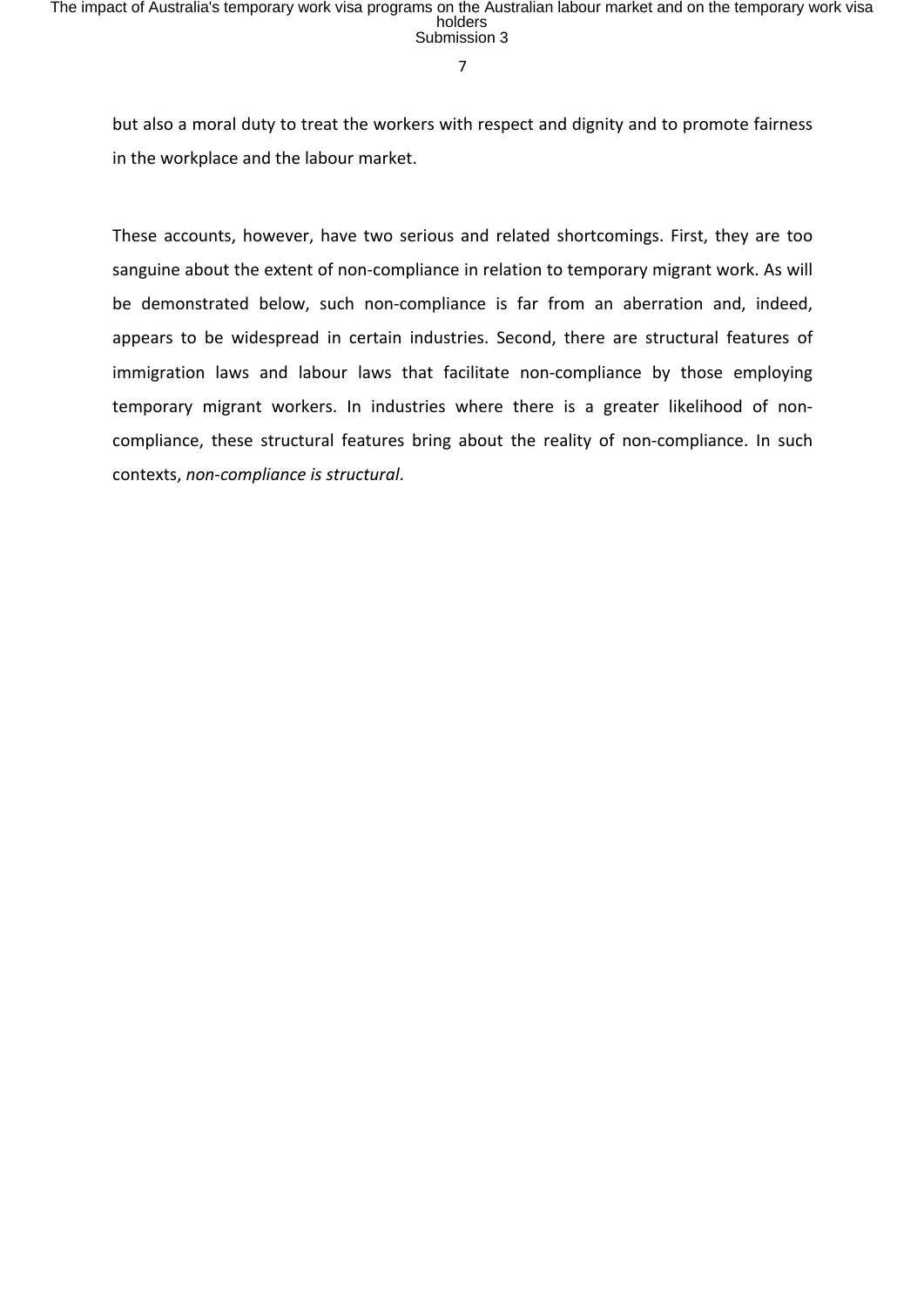## II 457 Visa Workers and the Problem of Non-compliance with Labour Laws

The concept of 'precarious migrant status' is useful in appreciating the structural features of the 457 visa programme that pose a risk of non-compliance with labour laws. 'Precarious migrant status' refers to how migrant status can be accompanied by a shortfall of rights and entitlements when compared to those enjoyed by citizens, and how that shortfall can produce insecurity for the migrants. The dimensions of precarious migrant status which are of importance here are:

- $\triangleright$  Limited work authorisation;
- $\triangleright$  Limited right of residence;
- $\triangleright$  Dependence on a third party for the right of residence;
- $\triangleright$  Limited access to public goods.<sup>16</sup>

The main factor determining the vulnerability of 457 visa workers to non-compliance is the high level of dependence on the sponsoring employer built into the design of the scheme. This dependence stems from various circumstances, most important of which is an aspect of precarious migrant status  $-$  dependence on a third party for the right of residence - as continued employment by the sponsoring employer tends to be necessary for the 457 visa worker to remain in Australia. As the Deegan Review states:

Despite the views of some employers and employer organisations, Subclass 457 visa holders are different from other employees in Australian workplaces. They are the only group of employees whose ability to remain in Australia is largely dependent upon their employment and to a large extent, their employer. It is for these reasons that visa holders are vulnerable and are open to exploitation.<sup>17</sup>

Before Visa Condition 8107 was amended to prohibit a 457 visa worker leaving the employment of his or her original sponsor (when the condition merely imposed a requirement to seek permission), Carr J considered the scenario whereby a sponsoring

 $16$  See Luin Goldring, Carolina Berinstein and Judith K. Bernhard, 'Institutionalizing precarious migratory status in Canada' (2009) 13 *Citizenship Studies* 239.<br><sup>17</sup> Deegan Review, above n 1, 69.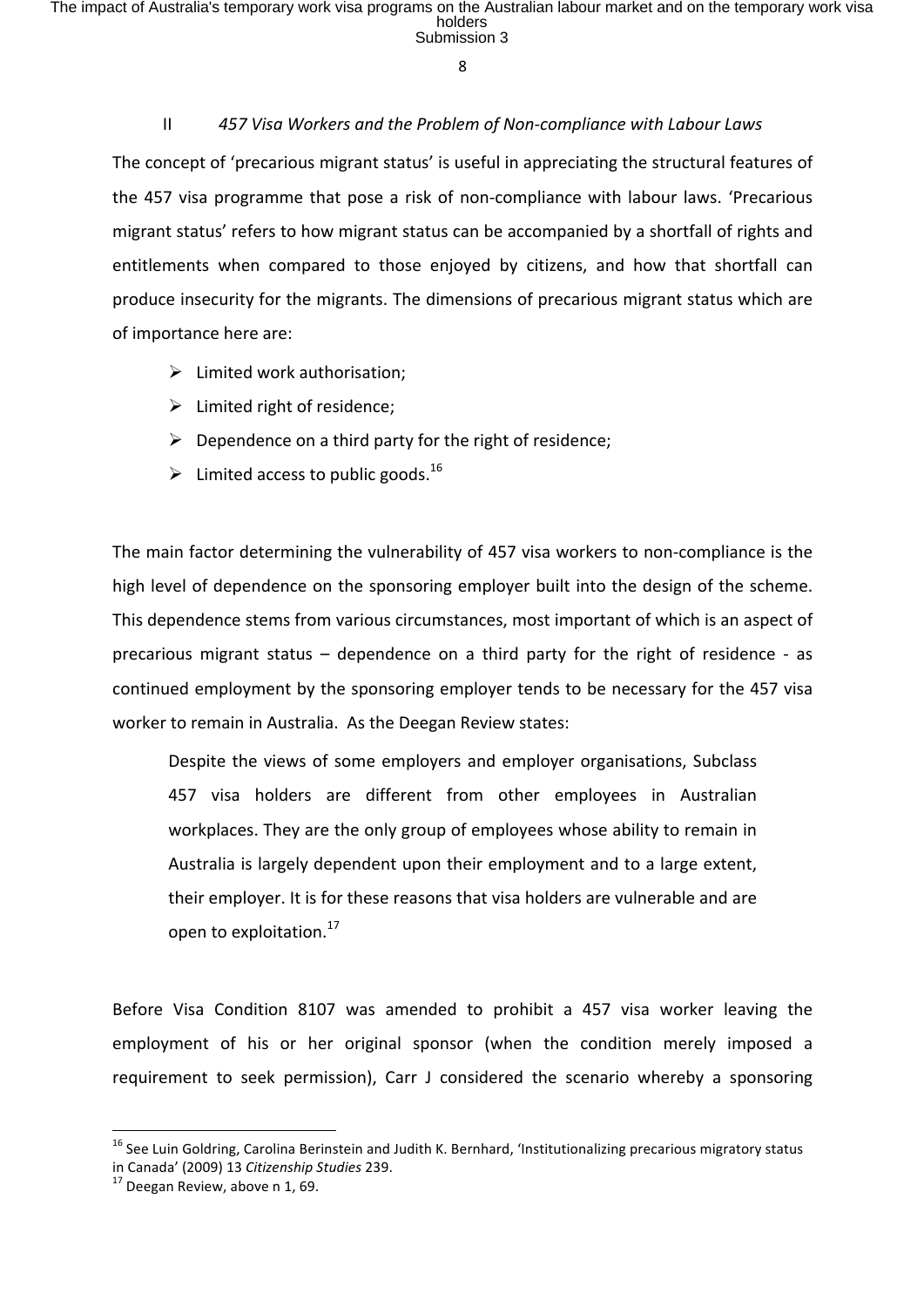employer could have its obligations as a sponsor ceased (thereby triggering the Immigration Department's discretion to cancel the 457 visa) by terminating the employment of the worker, a scenario that, in fact, currently applies. His Honour observed:

Such a situation could easily give rise to abuse by an unscrupulous employer. The employee might be forced to accept illegally sub-standard conditions of employment on pain of having his or her visa cancelled. The migrant would be turned into a bondslave. $^{18}$ 

In this context, the ability of the sponsoring employer to terminate the employment of the 457 visa worker can amount to a power to remove the worker from Australia. Not surprisingly, the Deegan Review found that there is a perception amongst 457 workers that the sponsoring employer can cancel their visas despite this power formally residing with DIAC.<sup>19</sup>

This power is clearly bound up with the lack of freedom to choose employment that is experienced by 457 visa workers. There is a complex two-way process at work here. The power of the sponsoring employers to terminate the employment of these workers thereby triggering a chain of events that might naturally lead to their removal induces a lack of mobility on the part of the workers. At the same time, sponsoring employers who sense that their workers lack the freedom to change employment may choose to engage in more exploitative practices. As the Deegan Review observed '[g]enerally it is the most vulnerable of the Subclass 457 visa holders who are exploited as a consequence of their lack of mobility, whether that lack is real or perceived'.<sup>20</sup>

One consequence of the tight nexus between engagement by the sponsoring employer and the ability to remain in Australia is that the protection against dismissal, while formally

<sup>&</sup>lt;sup>18</sup> Cardenas v Minister for Immigration and Multicultural Affairs [2001] FCA 17, para 57. Carr J was making his comments in the context where Visa Condition 8107 merely imposed an obligation not to change employer or occupation in Australia without the permission of DIAC and *not* a positive obligation (as currently exists) to remain in the employment of the sponsoring business. Indeed, the current version of Visa Condition 8107

imposes a positive obligation that Carr J stated he would find 'surprising'.<br><sup>19</sup> Visa Subclass 457 Integrity Review, *Issues Paper #3: Integrity / Exploitation* (Commonwealth of Australia, 2008) 27.

 $20$  Deegan Review, above n 1, 67.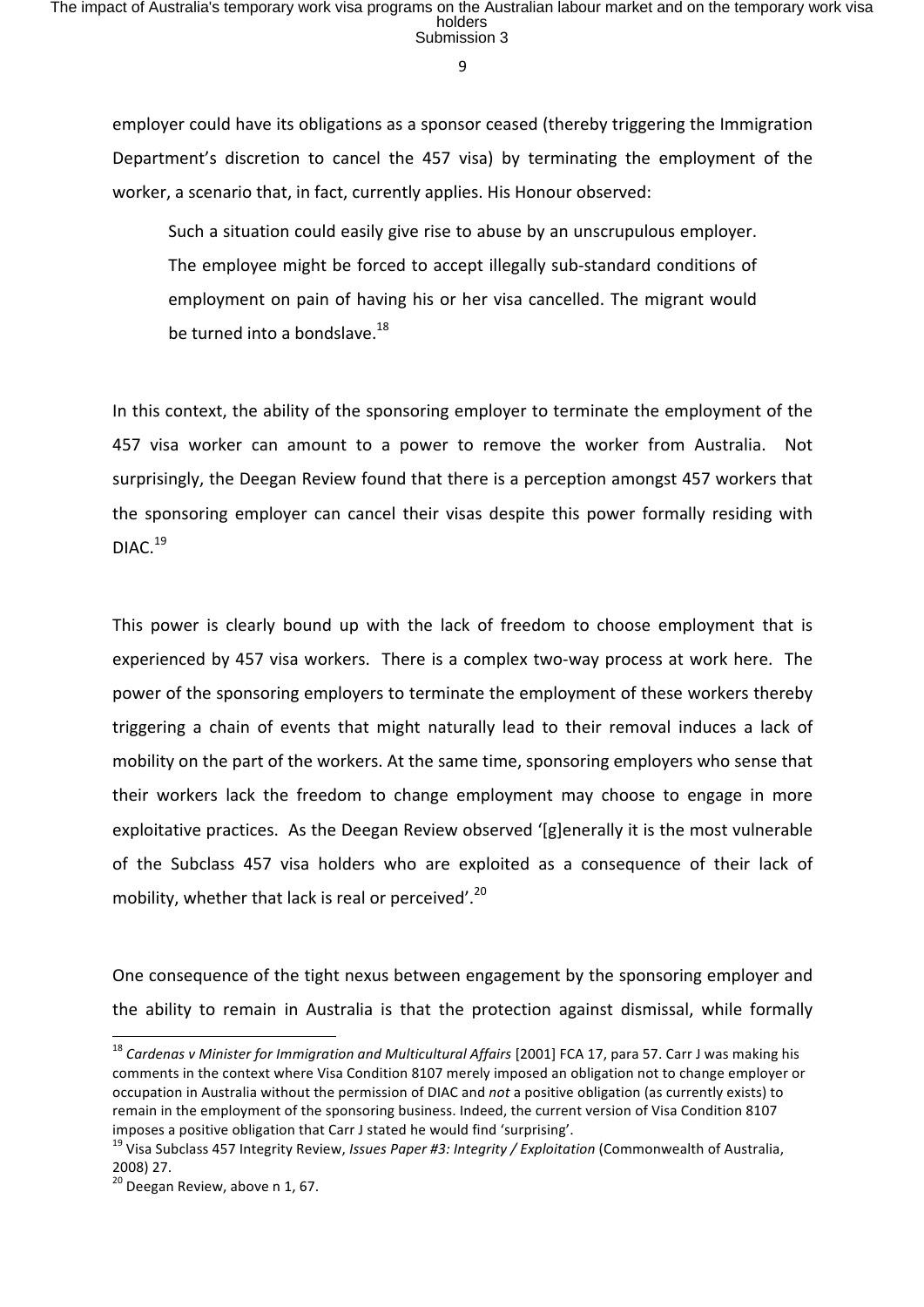10

available to 457 visa workers, is largely illusory. Put simply, many of these workers are in no position to effectively invoke such protection because they are already back in their home country after 28 days (now 90 days).<sup>21</sup> This nexus also explains why some 457 visa workers are reluctant to complain of ill-treatment or illegal conduct. As the Joint Standing Committee on Migration stated, 'they are fearful their employment will be terminated and they will be returned home'.<sup>22</sup> This nexus further explains why some 457 visa workers are willing to abide by illegal or exploitative contracts. As one employer who was found to have underpaid 457 visa workers put it, the workers 'would sign anything' as they 'are frightened of  $\ldots$  being sent back'.<sup>23</sup>

Dependence is also conditioned by financial need and by the long-term aims of the worker. And here another aspect of precarious migrant status inserts itself - the limited right of residence of 457 visa workers - with many workers seeking to make more secure their right of residence by using the 457 visa as a pathway to permanent residence, and indeed a substantial number have succeeded in becoming permanent residents. $24$  The main permanent visa categories which these workers use are: the Employer Nomination Scheme and the Regional Sponsored Migration Scheme, both of which depend on the sponsorship of an employer.<sup>25</sup> This formal dependence sits alongside a general perception that employer sponsorship is necessary for a successful permanent residence application. Both can result in a 457 visa worker being willing to work in breach of labour laws. As the Deegan Review notes:

where a visa holder has permanent residency as a goal that person may endure, without complaint, substandard living conditions, illegal or unfair deductions from wages, and other forms of exploitation in order not to jeopardise the goal of permanent residency. $26$ 

<sup>&</sup>lt;sup>21</sup> 457 workers who are able to secure a new visa will be able to invoke such protection: see Mr L v the Employer [2007] AIRC 457.<br><sup>22</sup> Joint Standing Committee on Migration, above n 1, 132.<br><sup>23</sup> Quoted in *Jones v Hannsen Pty Ltd* [2008] FMCA 291, para 8.<br><sup>24</sup> Visa Subclass 457 External Reference Group, above n 1, 23; Depart

Protection, Filling the Gaps: Findings from the 2012 survey of subclass 457 employers & employees (2014) 39-40.

<sup>&</sup>lt;sup>25</sup> See Deegan Review, above n 1, 50.<br><sup>26</sup> ibid 49.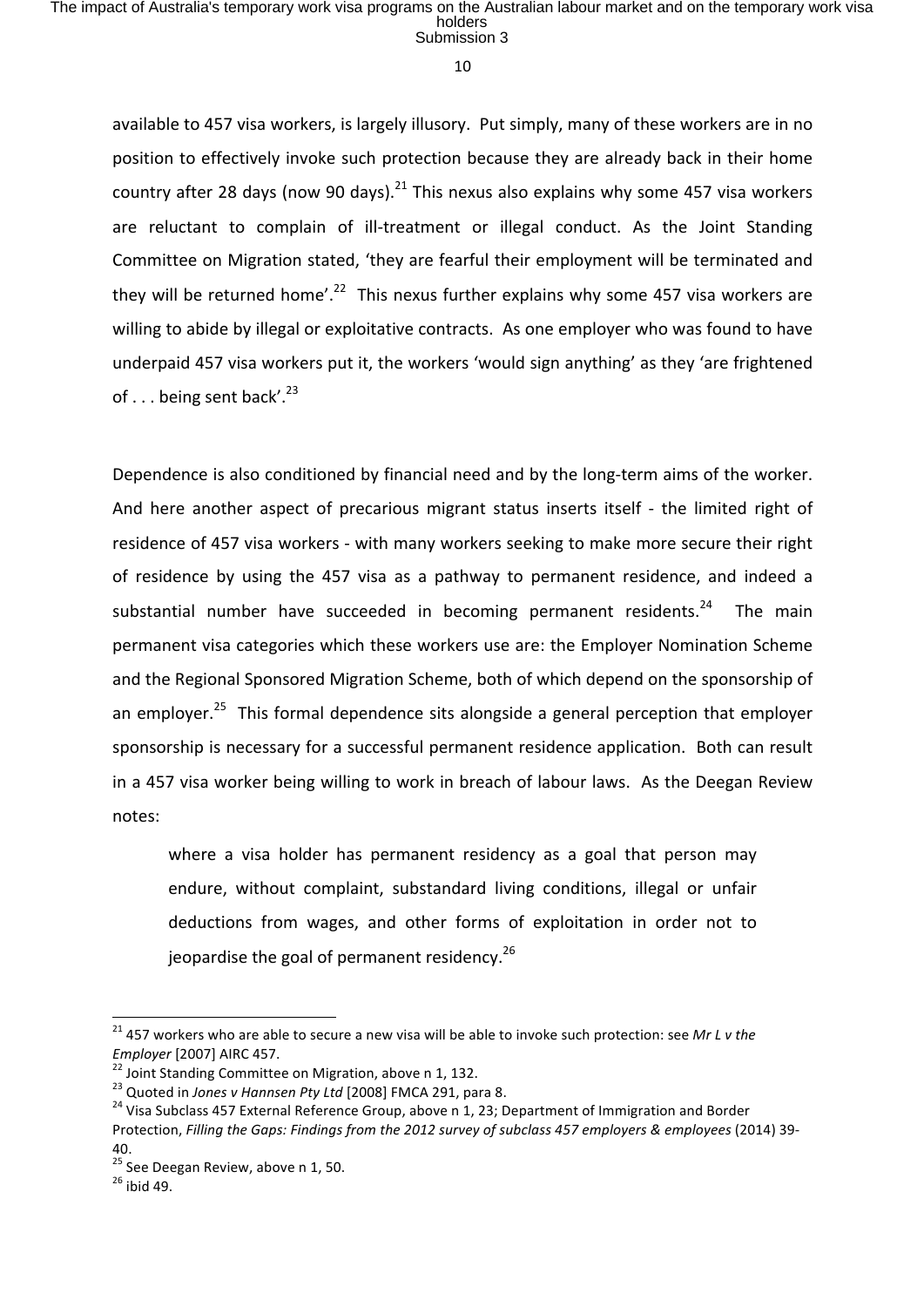11

Cutting across the various sources of dependence is the shadow of irregular status stemming from another aspect of precarious migrant status, limited work authorisation. It is a cruel irony that if a 457 visa worker is engaged by an employer in violation of labour laws, this can, in fact, strengthen the hand of the employer. For instance, a 457 visa worker who works in a job classification different (most likely lower) from that stated in his or her visa would be in breach of Visa Condition 8107. Not only would the visa be liable to cancellation in this scenario, but the worker would also be committing a criminal offence. Even when a violation of labour laws does not involve a breach of the worker's visa, there can still be a perception that the worker's participation in illegal arrangements, if disclosed, might jeopardise the visa, or his or her prospect of permanent residence. In these circumstances, continuing in illegal work arrangements might be seen as preferable to the regularisation of status.

These various aspects of the precarious migrant status of 457 visa workers create a risk of non-compliance with labour laws. Has such a risk resulted in serious non-compliance with labour laws in relation to 457 visa workers?

In reviewing the evidence of non-compliance with labour laws concerning 457 visa workers, it is vital to distinguish between the period prior to 2009 – prior to the *Migration Legislation Amendment (Worker Protection Act) 2008* (Cth) ('*Worker Protection Act'*) and *Fair Work Act* 2009 (Cth) taking effect – and the period after such legislation took effect.

In the period prior to 2009, there was a widespread perception that 457 visa workers were being exploited and engaged in breach of labour laws. Evidence to the Joint Standing Committee on Migration's 2006-2007 inquiry into the 457 visa scheme alleged cases of:

- $\triangleright$  underpayment of the MSL;
- $\triangleright$  unlawful deductions from wages (e.g. for travel, medical or accommodation costs);
- $\triangleright$  non-payment of overtime rates;
- $\triangleright$  obliging workers to work excessive hours (e.g. 15-18 hours per day, 7 days a week);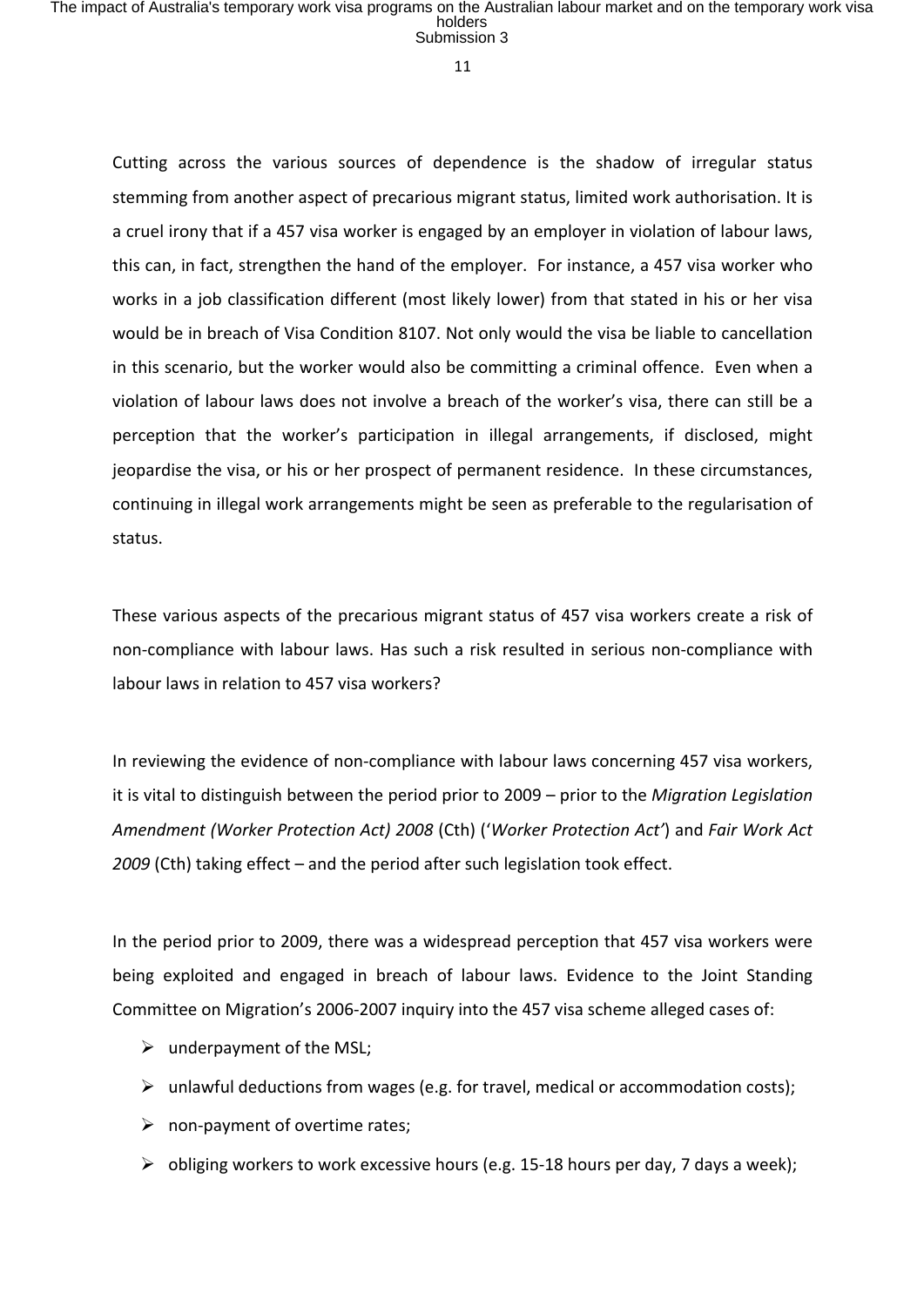- $\triangleright$  employment of skilled workers in unskilled roles
- $\triangleright$  unfair termination of employment; and
- $\triangleright$  racial abuse and threat of physical harm.<sup>27</sup>

The Australian Human Rights Commission's submission to the Deegan Review catalogued complaints it had received in relation to 457 visa workers. While bearing strong similarity to the allegations made to the Joint Standing Committee, this submission also included complaints of the following:

- $\triangleright$  limited access to sick leave and dismissal if workers take sick leave;
- $\triangleright$  dismissal because workers are pregnant;
- $\triangleright$  dismissal for taking leave to care for sick spouse or child; and
- $\triangleright$  sexual harassment.<sup>28</sup>

The period prior to 2009 witnessed horrific instances of exploitation, some of which have been the subject of legal proceedings. A recent illustration is given by the case of Ram v D&D Indian Fine Foods Pty Ltd,<sup>29</sup> which concerned events taking place from 4 August 2007 to 4 December 2008.<sup>30</sup> Federal Circuit Court Judge Driver in this case said the following:

I find that Mr Ram, a man who was functionally illiterate, spoke virtually no English and had no contacts in the Australian community, was brought from India to work 12 hours per day, seven days per week in the respondents' restaurant. Over 16 months, Mr Ram was not paid, beyond the small foreign exchange transfers sent to his wife, and received no leave. The respondents built a façade upon sham documents, to deceive the Department of Immigration and the ATO and attempted to deceive this Court, in an effort to create the illusion that there was an employment arrangement in accordance with Australian law. $31$ 

There is now a strong perception that the increased regulation of the 457 visa programme through the *Worker Protection Act*, and the reregulation of the labour market through the

 

<sup>&</sup>lt;sup>27</sup> Joint Standing Committee on Migration, above n 1, 112–14.<br><sup>28</sup> Deegan Review, above n 1, 6.<br><sup>29</sup> Ram v D&D Indian Fine Foods Pty Ltd [2015] FCCA 389 (Federal Circuit Court, 27 March 2015, Driver J).<br><sup>30</sup> ibid para 11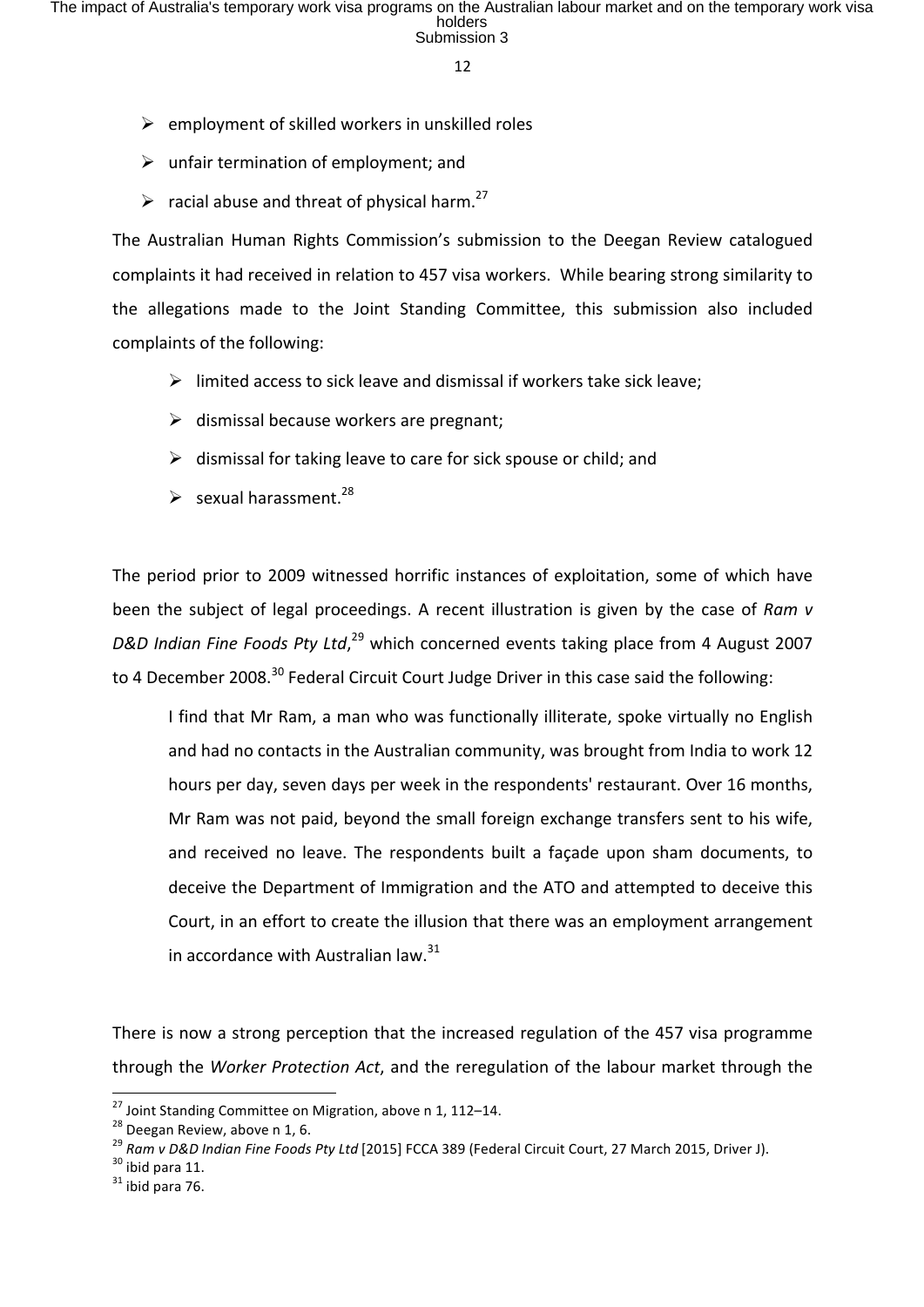Fair Work Act, has reduced the incidence of non-compliance with labour laws in relation to 457 visa workers. The available evidence further suggests that such non-compliance is not widespread. The most comprehensive survey of 457 visa workers and their employers was conducted by the Commonwealth Department of Immigration in 2012, and it found that:

- 5% of the workers surveyed felt their employers were not meeting their sponsorship obligations; and
- 7% of these workers indicated that their conditions were not equivalent to those of their Australian co-workers. $32$

Similarly, the 2014 Integrity Review, after assessing the data on cases monitored by the Immigration Department, observed that '(w)ith the exception of 2011 (when it was lower), the overall level of serious non-compliance averaged a little over one per cent of all active cases'.<sup>33</sup>

Two points should be made about such evidence. The first is optimistic: such data strongly suggests that the risk of non-compliance stemming from the structural features of the 457 visa programme and, specifically, the precarious migrant status of the workers, do not inevitably translate into the reality of non-compliance; there can be effective countervailing measures put in place like the 'market salary rates' and robust monitoring.

The second sounds a cautious note. Such aggregate data does not tell the complete story; they do not preclude non-compliance in relation to 457 visa workers being pervasive in *certain industries,* as seems to be the case with non-compliance generally.<sup>34</sup> Indeed. the 2014 Integrity Review found that the level of non-compliance with sponsorship obligations is significantly higher with small businesses (0-9 employees) where the level of noncompliance was 17%, and also in certain industries including construction, hospitality and retail.<sup>35</sup> Referring to the hospitality, restaurant and tourism industries, the 2014 Integrity

<sup>&</sup>lt;sup>32</sup> Department of Immigration and Border Protection, *Filling the Gaps: Findings from the 2012 survey of subclass* 457 employers & employees (2014) 4.<br><sup>33</sup> John Azarias et al, Robust New Foundations: A Streamlined, Transparent and Responsive System for the 457

*Programme:* An Independent Review into Integrity in the Subclass 457 Programme (2014) 85.<br><sup>34</sup> See text above n 11.<br><sup>35</sup> John Azarias et al, above n 33, 87.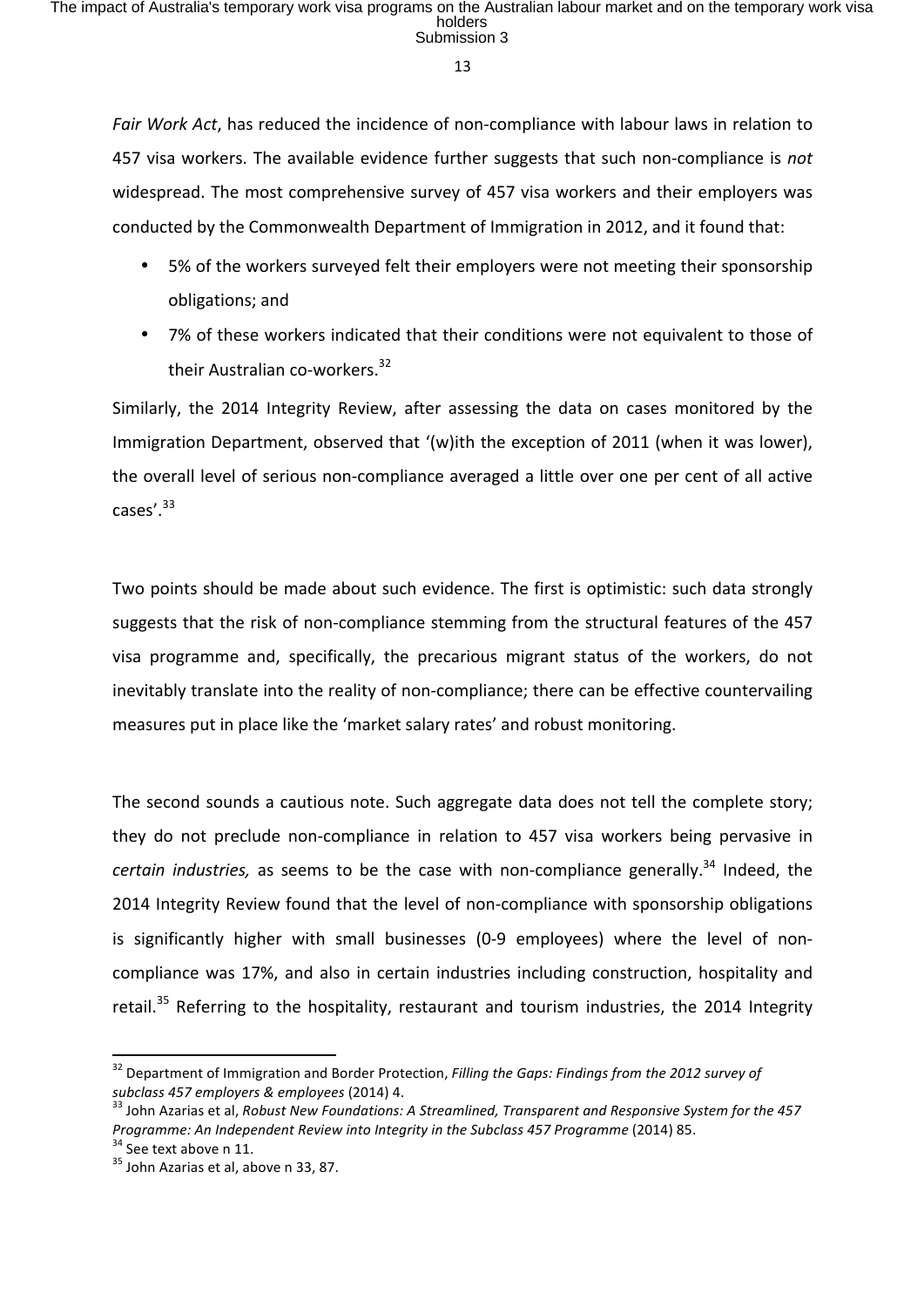Review said that 'these are industries in which the level of sanctioning is high and in which there is scope for nefarious practices'.  $36$ 

It is no coincidence that two of the industries singled out by the 2014 Integrity Review for posing a stronger risk of non-compliance with sponsorship obligations under the 457 visa programme are also the subject of national campaigns by the Fair Work Ombudsman, namely the hospitality and construction industries. For 457 visa workers engaged in these industries, not only is there a structural risk of non-compliance stemming from their precarious migrant status, there is also a structural risk of non-compliance from the labour market dynamics of these industries.

  $36$  ibid 43.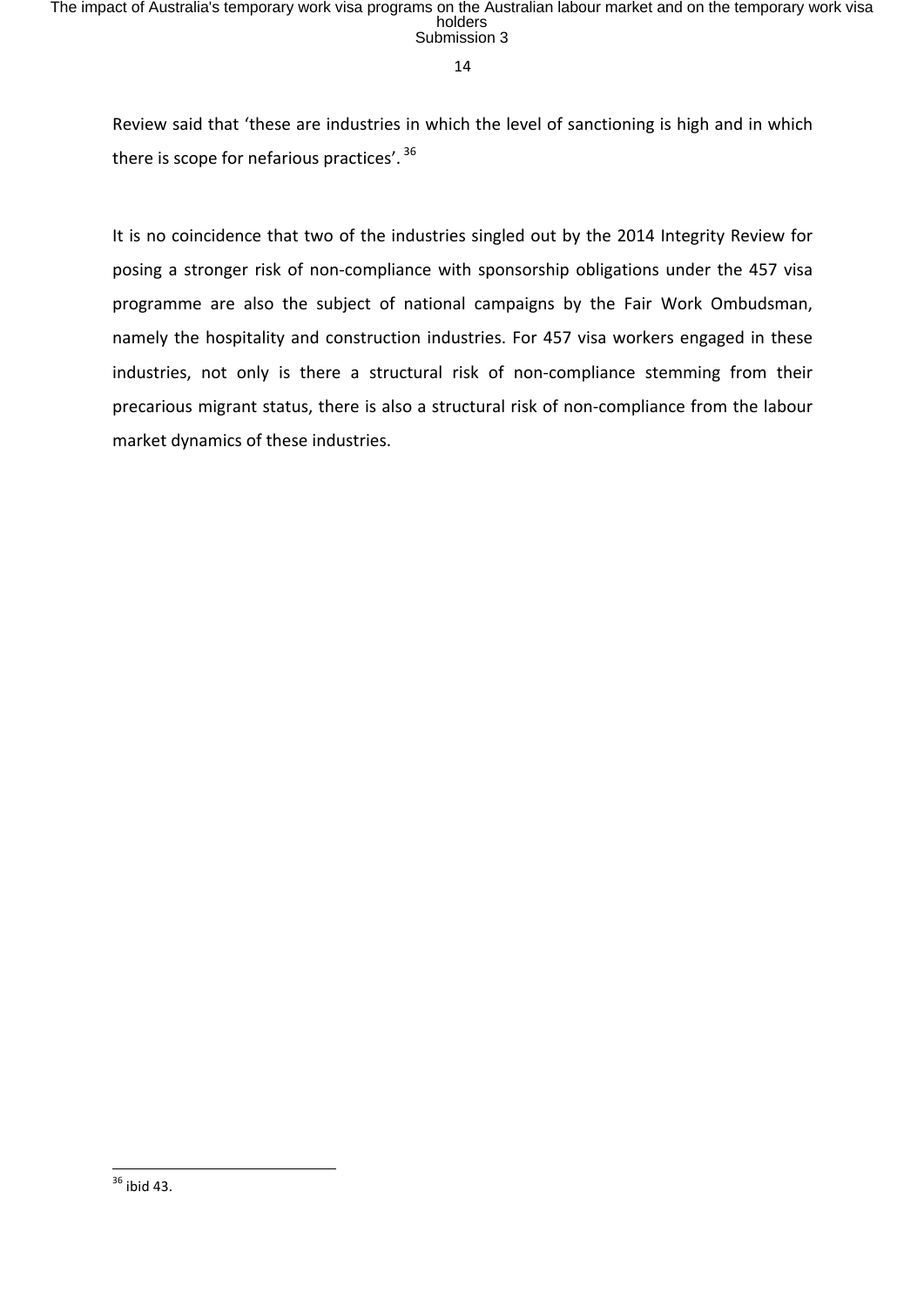III International Student Workers and the Problem of Non-compliance with Labour Laws International student workers are ubiquitous in the capital cities of Australia. Take a taxi in Sydney, there is a good chance the driver is an international student; walk into a café in Melbourne, the waiting staff are likely to include international students; purchase petrol in Adelaide and the service station employee may very well be an international student.

Despite such ubiquity, international student work does not strongly figure in public discussions of temporary migrant work  $-$  it is invisible in the policy discourse. A review of media releases by the Commonwealth Ministers responsible for higher education from 2010 to the present day did not find a single one dealing with work performed by international students.

This is despite the fact that there is a high proportion of international students engaging in paid employment. A survey in 2006 by Australian Education International found that 56% of respondents worked during term and 70% worked outside term.<sup>37</sup> In a 2005 study based on interviews with 200 international students in nine universities, 57 per cent of interviewees stated that they were employed at the time of the interview, and a further 13 per cent had worked at an earlier time during their studies in Australia.<sup>38</sup> Drawing upon these figures, in excess of 200,000 international students were estimated to be in paid employment in 2011, accounting for between one and two per cent of the total Australian workforce of 11.4 million people. $39$ 

The 'invisibility' of international student work in the policy space also exists despite newspaper coverage of the exploitation of international student workers in The Age, evidence given of such exploitation to a Senate inquiry into the welfare of international

<sup>&</sup>lt;sup>37</sup> Australian Education International, 2006 International Student Survey: Report of the consolidated results *from the four education sectors in Australia* (2007).<br><sup>38</sup> Simon Marginson, Christopher Nyland, Erlenawati Sawir and Helen Forbes-Mewett, *International Student* 

*Security* (2010) 134.<br><sup>39</sup> Alex Reilly, 'Protecting vulnerable migrant workers: The case of international students' (2012) 25 *Australian* 

Journal of Labour Law 181, 185.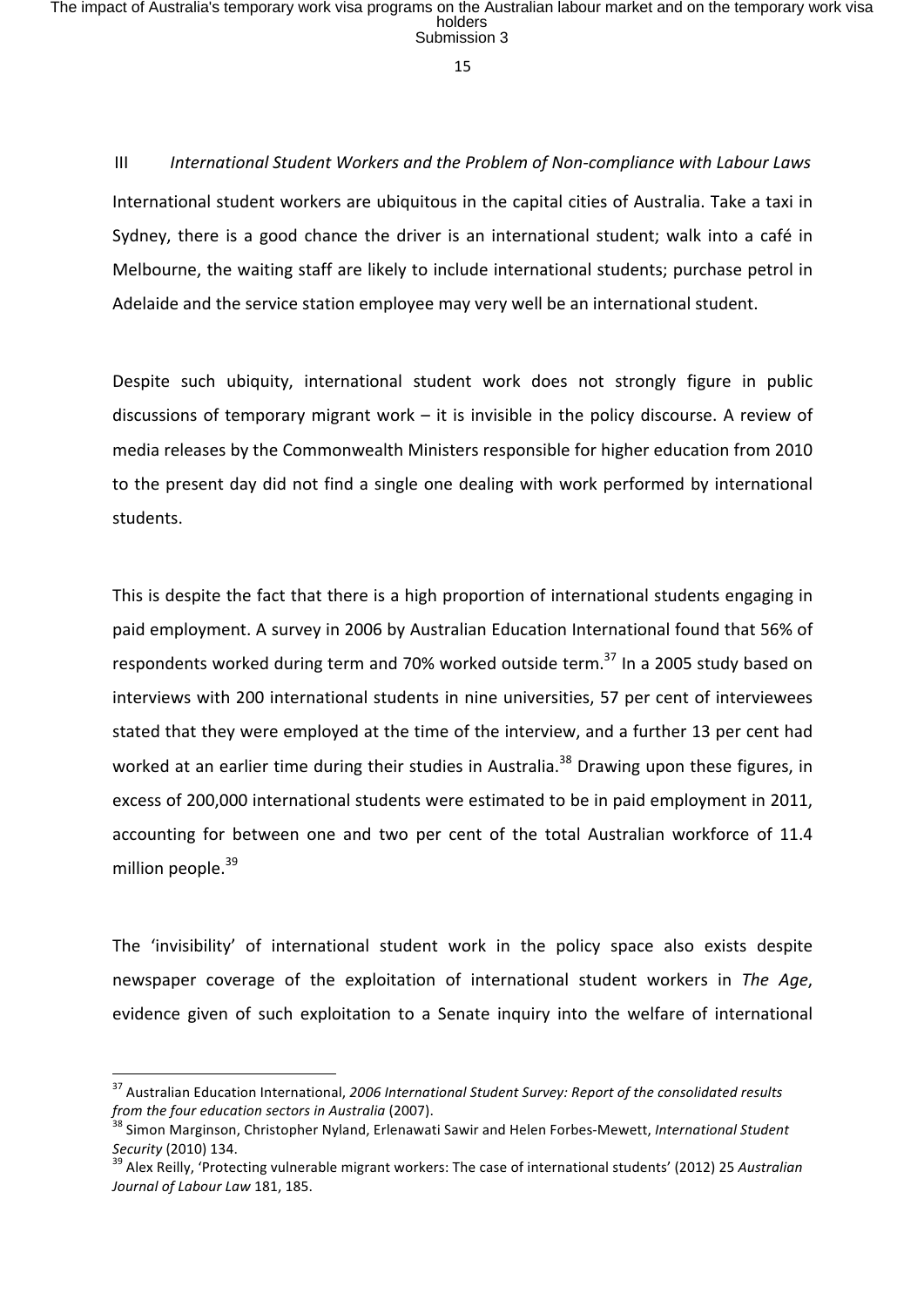students,<sup>40</sup> and a major review of the student visa program by former New South Wales Minister Michael Knight ('Knight Review').<sup>41</sup>

Two (unsatisfactory) reasons underlie such invisibility of international student work. First, international students are typically seen as only consumers.<sup>42</sup> Second, a narrow view has been taken of temporary migrant work which has artificially restricted such work to that performed by visa-holders under dedicated temporary labour schemes like the 457 visa scheme, rather than also including de facto temporary labour schemes like the international student programme and the Working Holiday Maker visas.

The 'invisibility' of international student work explains why there is much less systematic evidence of the problem of non-compliance as it relates to international student workers when compared to the situation of 457 visa workers. The available evidence is, however, extremely disturbing, and points to widespread non-compliance with labour laws in relation to international student work.

A 2005 study based on 200 interviews by Marginson et al found that 58% of interviewees were paid under minimum wage, earning between \$7 and \$15 per hour.<sup>43</sup> A recent survey by United Voice of more than 200 international students union found that:

- $\triangleright$  A quarter of those responding received \$10 or less an hour;
- $\triangleright$  Sixty per cent earned less than the national minimum wage (\$16.37 an hour).
- $\triangleright$  79 per cent said they knew little or nothing about their rights at work;
- $\triangleright$  76 per cent said they did not receive penalties for weekend or night work.<sup>44</sup>

 

<sup>&</sup>lt;sup>40</sup> Senate Education, Employment and Workplace Relations References Committee, *Welfare of International Students* (2009) 40-49.

<sup>&</sup>lt;sup>41</sup> Michael Knight, *Strategic Review of the Student Visa Program 2011* (2011) 83.<br><sup>42</sup> Simon Marginson, Christopher Nyland, Erlenawati Sawir and Helen Forbes-Mewett, *International Student*<br>Security (2010) 116.

<sup>&</sup>lt;sup>43</sup> ibid 136<br><sup>44</sup> United Voice, *International students cop Melbourne's worst paid jobs,* www.unitedvoice.org.au/pressreleases/international-students-cop-melbourne's-worst-paid-iobs (accessed on 26 April 2015).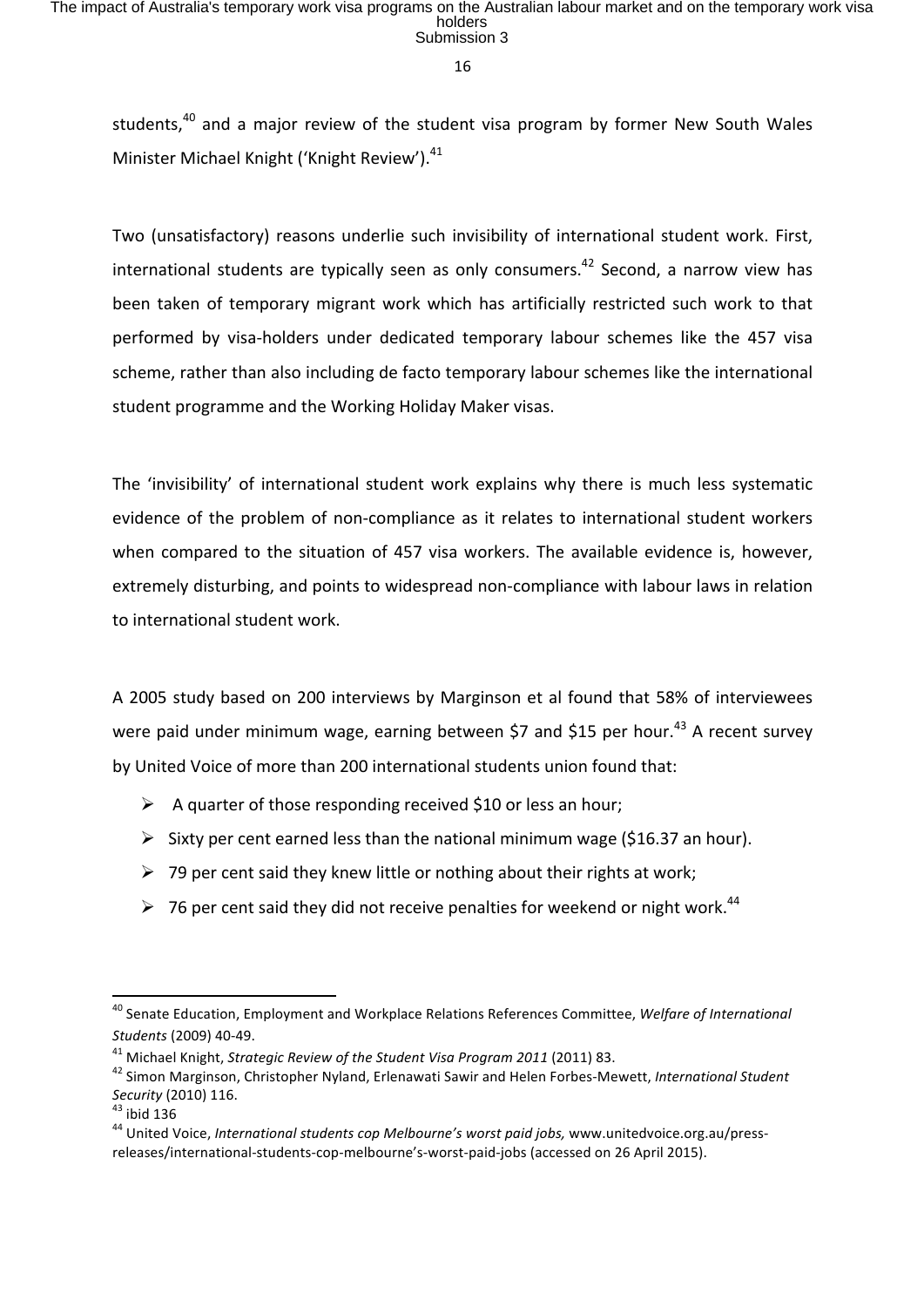I am presently conducting a case-study on temporary migrant work in Melbourne cafes, restaurants and take-away food services with several other colleagues. Preliminary analysis of this case-study - which involved interviews with 21 international students – has reached conclusions consistent with the 2005 study and the United Voice survey, with many of the interviewees engaged as casual workers and experiencing illegal working conditions in the form of underpayment and non-payment (including 'free' trials).

At first glance, it may seem puzzling that international student work seems to be the subject of widespread non-compliance with labour laws. Unlike employer-sponsored migrant workers like the 457 visa workers, international student workers are not dependent upon employment and their employers for continued residence in Australia. Precariousness arising from a desire to obtain permanent residence is also much more diminished when compared to 457 visa workers: not as many international students aspire to permanent residence and even when they do, their employers when they are students are unlikely to be the employers sponsoring their permanent residence applications.

These differences, in fact, highlight the significance of international student work in understanding the vulnerability of temporary migrant workers to non-compliance. International student work in Australia tells a salutary story as to how precarious migrant status other than dependence upon an employer can interact with financial necessity and the dynamics of poorly regulated industries to produce endemic non-compliance with labour laws.

With international student workers, their financial pressure has been compounded by: an aspect of precarious migrant status, limited access to public goods, particularly the lack of access to student allowances (Austudy payments) and the requirement to pay international student fees.

In addition, international students experience limited work authorisation in the form of the restriction on their hours of work (presently 40 hours a fortnight during term time). In some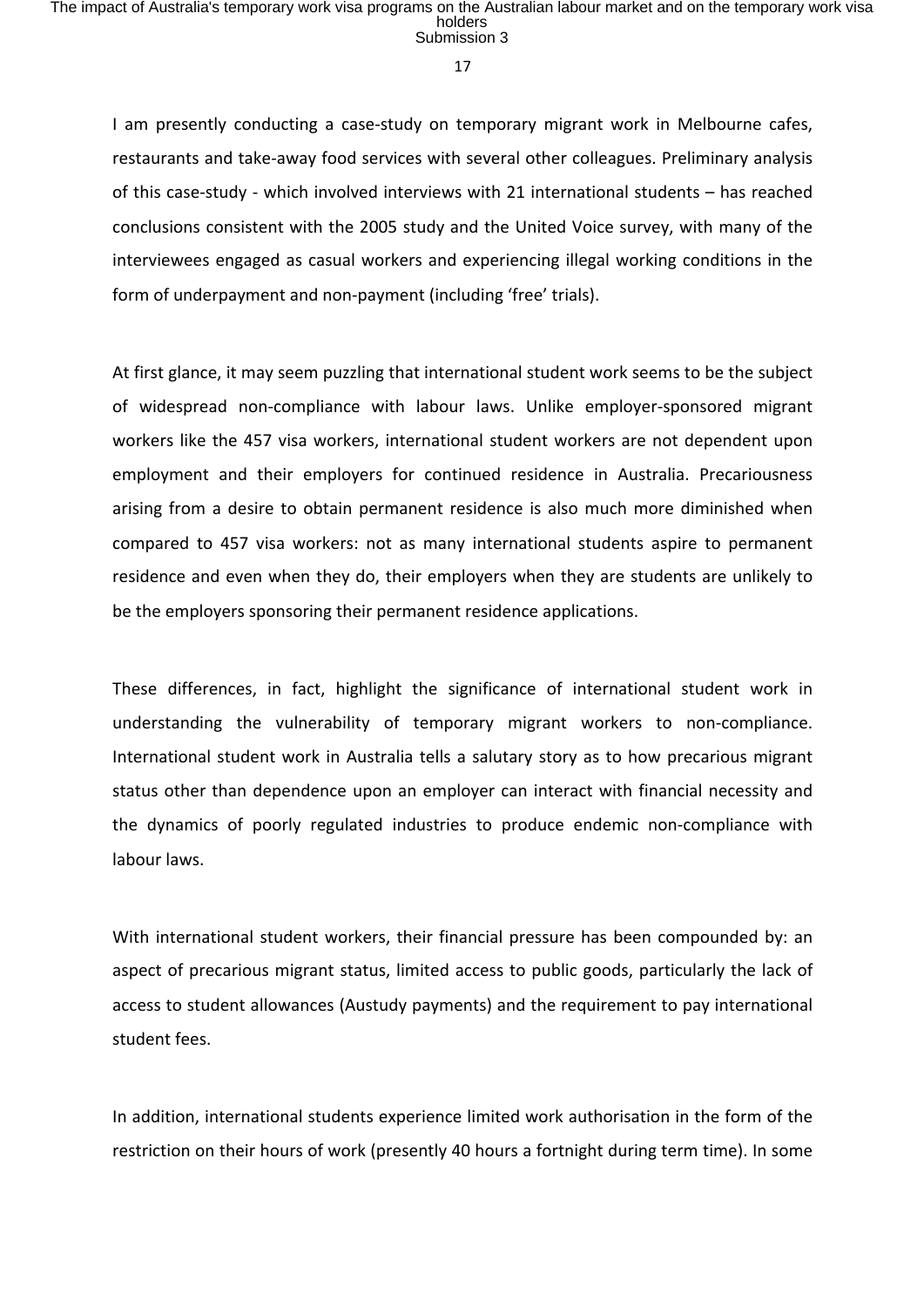cases, breach of this restriction can provide employers with the ability to leverage working conditions in breach of labour laws. As the Knight Review report stated:

There is anecdotal evidence, particularly from trade unions, that the most unscrupulous employers exploit international students once they agree to an initial breach of their work rights. Such employers then demand all sorts of things from their international student employees  $-$  work at reduced wages, breaches of occupational health and safety conditions, even sexual favours. In effect, the international students are blackmailed by the threat of the employer reporting the student for their initial breach. Under the current rules a reported breach of work rights can lead to a mandatory cancellation of the student visa.<sup>45</sup>

Some international student workers are, as Carey Trundle, Director of the Overseas Worker Team in the Fair Work Ombudsman, put it, 'caught in a cycle':

When you're looking at student Visa's you're looking at 40 hours a fortnight. Well if you don't know your workplace rights and you're working in a restaurant and getting paid \$6 an hour and you're being told you've got to work more than that if you want to keep your job, you've also got to work more than that because you can't live on \$6 an hour, you're in a very vulnerable situation because you've got the employer who has the power over you and then you've also got this fear that you're in breach of your Visa so therefore immigration- you're fearful of immigration. So all those things contribute to a level of vulnerability. $46$ 

This quote underscores how misleading it can be to focus principally on precarious migrant status as the explanation for non-compliance with labour laws in relation to international student work. What explains such non-compliance is the interaction of precarious migrant status with the dynamics of poorly regulated labour markets; labour markets where precarious migrant status can become the currency for non-compliance. This point will be

<sup>&</sup>lt;sup>45</sup> Education, Employment and Workplace Relations References Committee, Welfare of International Students (2009) 40-49.<br><sup>45</sup> Michael Knight, *Strategic Review of the Student Visa Program 2011* (2011) 85.<br><sup>46</sup> Interview with Carey Trundle, Director, Overseas Worker Team, Fair Work Ombudsman (25 February 2015).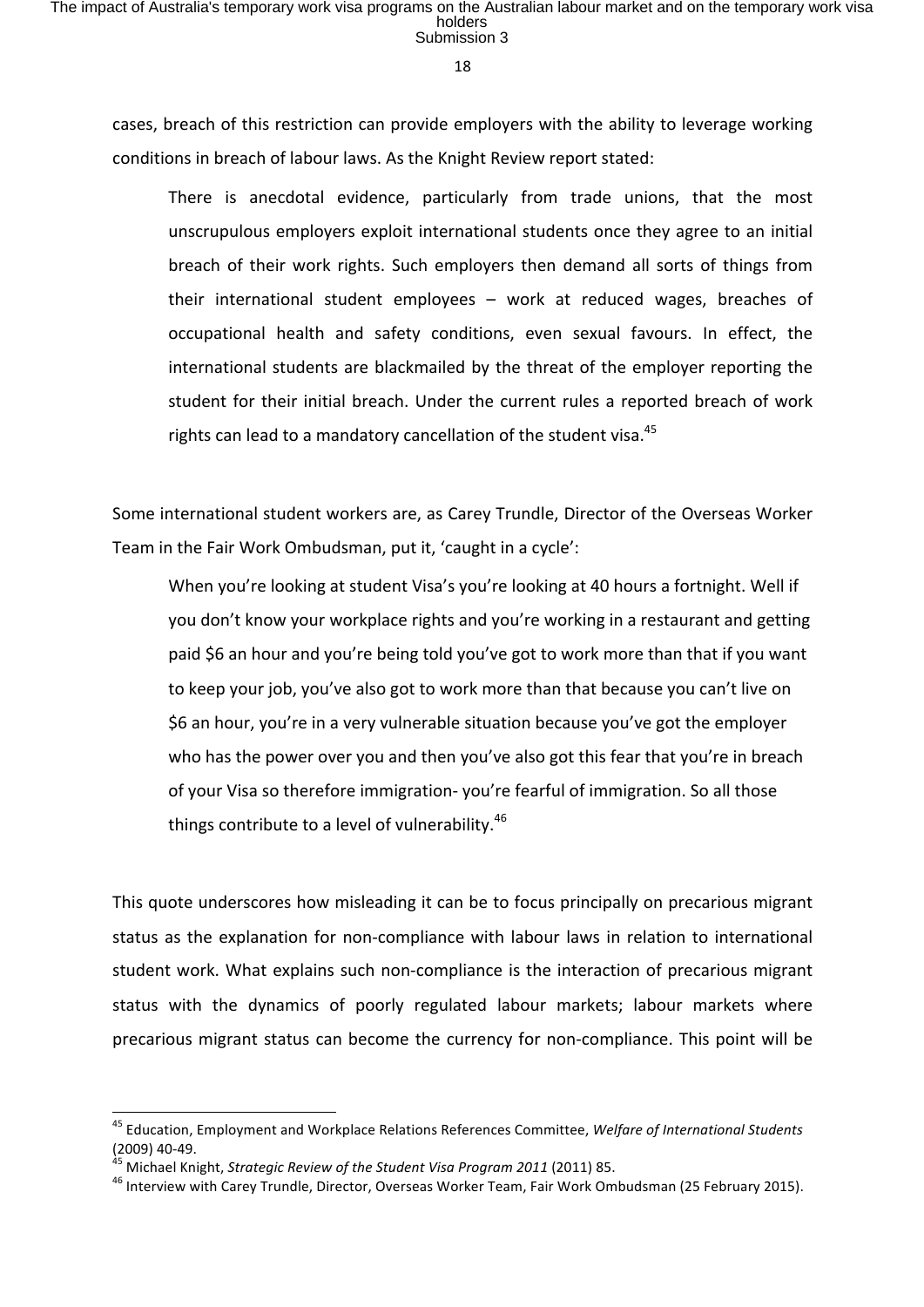illustrated by reference to three industries where it appears that there are a significant number of international student workers: cleaning, taxi driving and hospitality.

The cleaning industry is one of the industries subject to national campaigns by the Fair Work Ombudsman. According to the Ombudsman, this industry has:

- layers of subcontracting, tight margins and a competitive tendering process;
- almost 25,000 businesses have nearly 100,000 workers with 64% of cleaners over 40, 55% female, 47% were born overseas and 10% are students.

It is also an industry characterised by high levels of non-compliance. A recent audit by the Ombudsman of 578 cleaning businesses found only 62% of these businesses were fully compliant with their workplace obligations.<sup>47</sup>

The taxi driving industry is poorly regulated by labour laws, principally because taxi-drivers are not employees at law and are therefore outside the scope of most labour laws.<sup>48</sup> A kev report documenting the findings from the Footscray Community Legal Centre's Taxi-driver Legal Clinic provides a powerful explanation of the precarious legal and practical position of taxi-drivers:

As 'bailees,' non-owner drivers are deemed to be independent business operators. In practice, however, the relationship between drivers and taxi owners has many features of an employment relationship: non-negotiable hours, uniform requirements and a high degree of control on the part of fleets, depots and radio networks. Yet, as 'bailees,' taxi drivers enjoy none of the benefits that most employees take for granted, such as minimum wages, sick leave, annual leave, superannuation, occupational health and safety training and protection against unfair dismissal. As a result, many drivers struggle to meet their day to day living expenses, despite working 12 hours a day, five or six days a week.  $49$ 

<sup>&</sup>lt;sup>47</sup> www.fairwork.gov.au/about-us/news-and-media-releases/2015-media-releases/march-2015/20150312national-cleaning-campaign-results<br><sup>48</sup> *Fair Work Act 2009* (Cth) ss 11, 13.<br><sup>49</sup> Lucie O'Brien, *In the Driver's Seat: Achieving Justice for Taxi Drivers in Victoria* (2012) 5.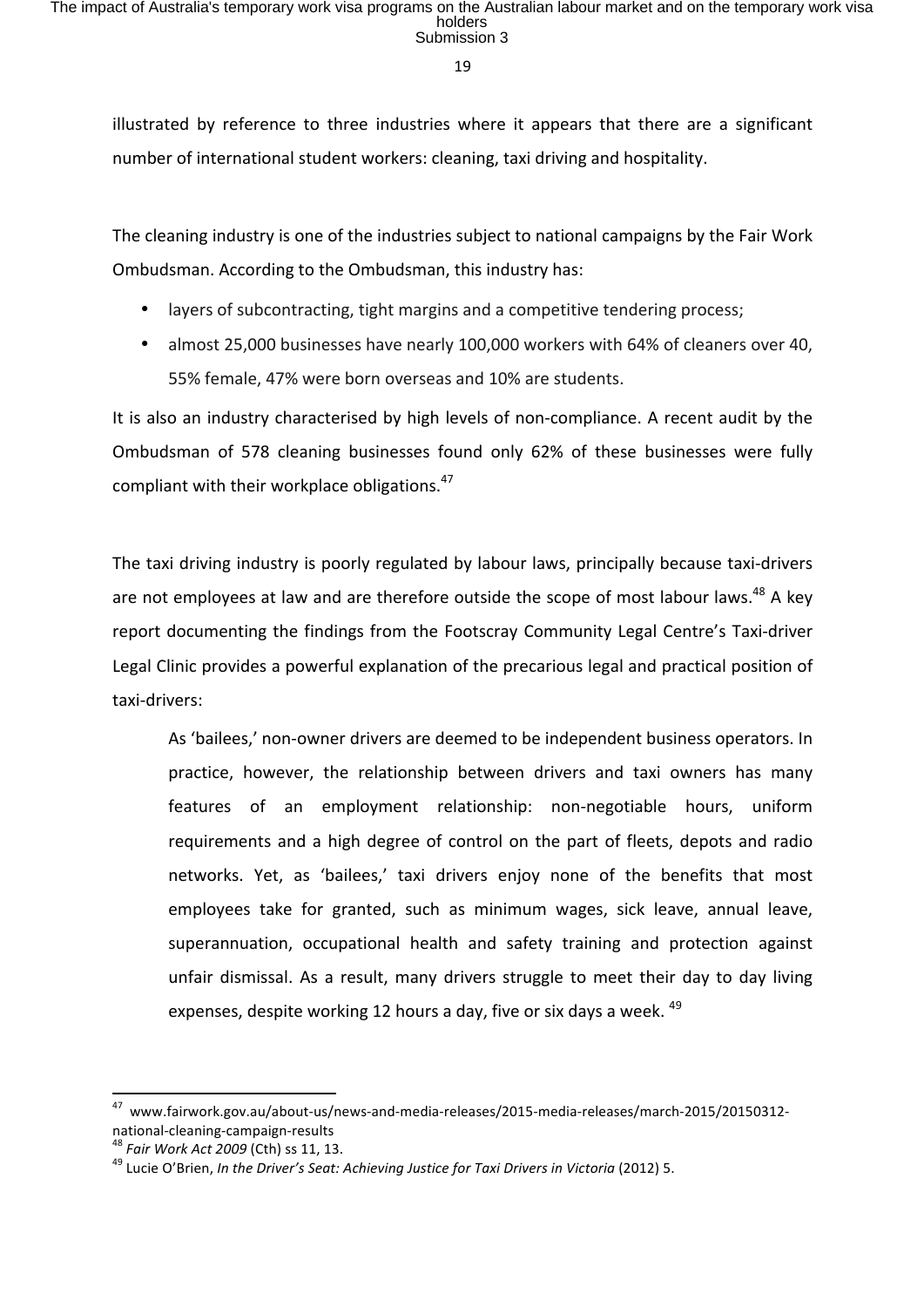The hospitality sector is characterised by a high level of casualization of workforce and, importantly, for the present submission, widespread non-compliance with labour standards. This is implicitly recognised by the national campaign being run by the Fair Work Ombudsman, and also by the 2014 Integrity Review in relation to non-compliance with sponsorship obligations under the 457 visa programme. It has also been explicitly recognised on numerous occasions in judicial decisions. Justice Gray of the Federal Court in *Plancor Pty Ltd v LHMU* observed that the hospitality industry is 'an industry notorious for non-compliance with the standards imposed by industrial instruments'.<sup>50</sup> Similar observations have been made in several decisions by the Federal Circuit Court (previously the Federal Magistrates' Court).<sup>51</sup> The most recent decision is that of Judge Riethmuller in *Fair Work Ombudsman v Primeage Pty Ltd & Ors* where his Honour said the following:

The restaurant and hospitality industry have been recognised as notorious for non-

compliance with workplace laws  $\dots$  In this case there is evidence before me that:

a. The industry has attracted the highest volume of complaints (compared with other industries) to the Fair Work Ombudsman in the last four years;

b. High volumes of contraventions of workplace laws have been identified by the Fair Work Ombudsman in this industry area;

c. A high level of complaints come from young workers and visa holders; and

d. The industry employs large numbers of low-skilled workers.<sup>52</sup>

It is fair to say that industries like cleaning, taxi driving and hospitality are industries which are *governed by precarious work norms* – they are industries where it is considered normal for employers to provide poor working conditions, and normal for workers to experience poor working conditions which are, in many cases, in breach of labour laws. What is

<sup>&</sup>lt;sup>50</sup> Plancor Pty Ltd v Liquor Hospitality and Miscellaneous Union [2008] FCAFC 170, para 37 (8 October 2008, Gray J).

<sup>&</sup>lt;sup>51</sup> See *Fair Work Ombudsman v Bento Kings Meadows Pty Ltd* [2013] FCCA 977 (1 August 2013, O'Sullivan J); Fair Work Ombudsman v Hongyun Chinese Restaurant Pty Ltd (In Liquidation) & Ors [2013] FCCA 52 (24 April 2013, Riley J); *Fair Work Ombudsman v Taj Palace Tandoori Indian Restaurant Pty Ltd & Anor* [2012] FMCA 258 (30 March 2012, Riethmuller FM); *Fair Work Ombudsman v Orwill Pty Ltd* [2011] FMCA 730 (28 September 2011, Lucev FM); Fair Work Ombudsman v Sanada Investments Pty Ltd [2010] FMCA 401 (9 June 2010, Jarrett FM).

<sup>&</sup>lt;sup>52</sup> Fair Work Ombudsman v Primeage Pty Ltd & Ors [2015] FCCA 139, para 32.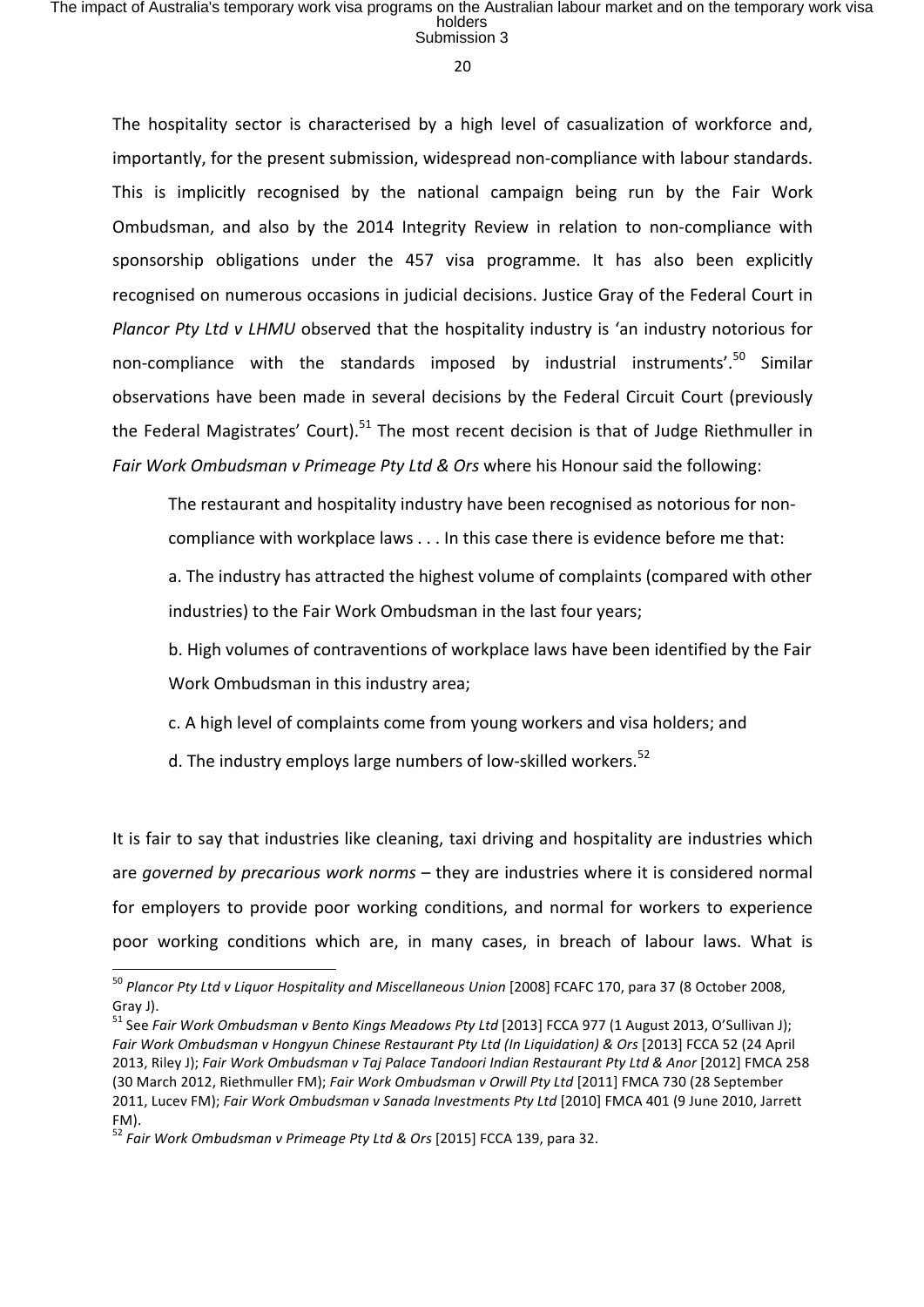21

troubling, however, is that many international student workers seem to be employed in such industries. This has two related consequences, both of which undermine fairness in the Australian labour market: international student workers are becoming vulnerable to established practices of non-compliance and, at the same time, their exploitation can further entrench these practices.